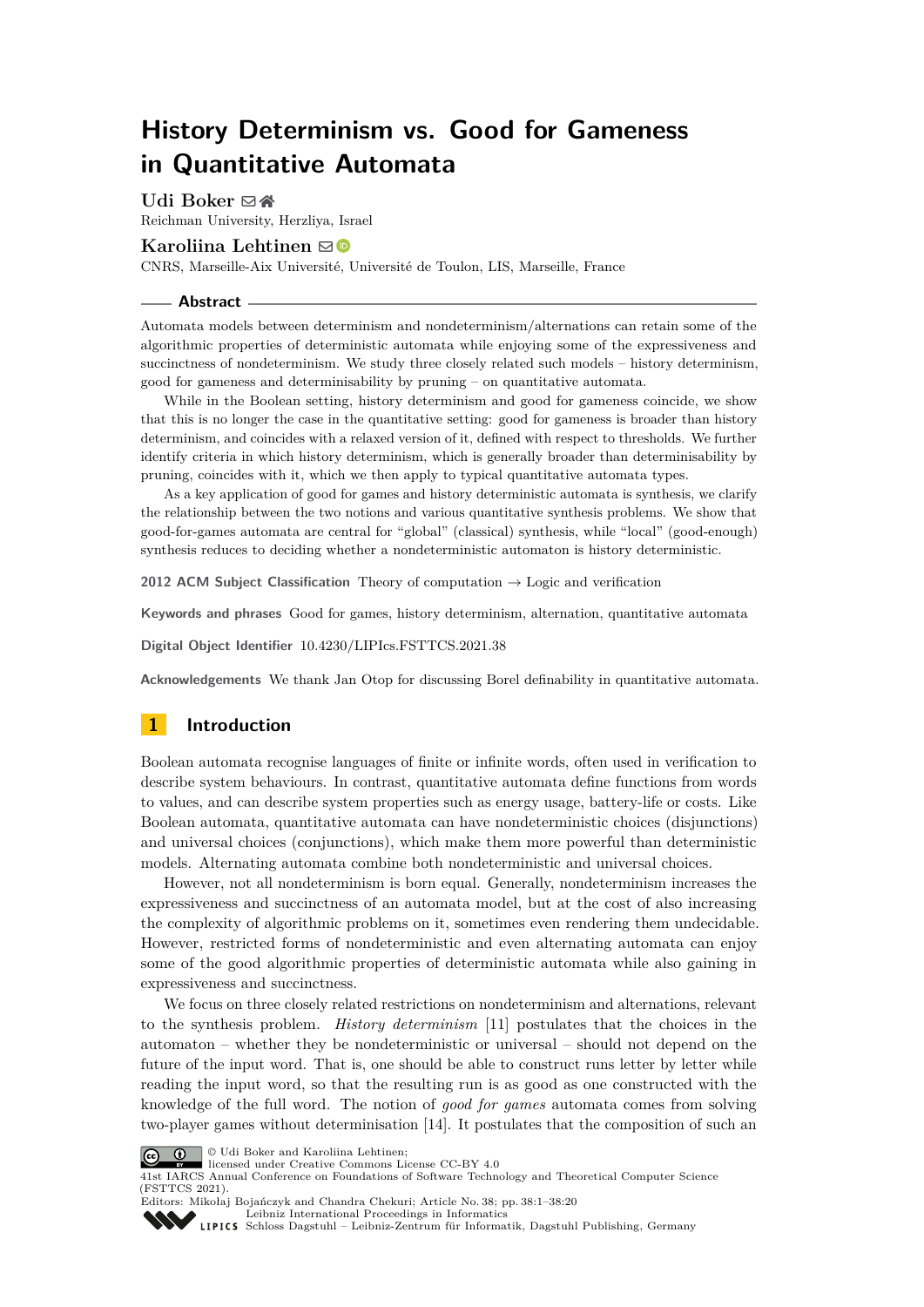#### **38:2 History Determinism vs. Good for Gameness**

automaton  $\mathcal A$  with games whose payoff function is described by  $\mathcal A$  should be an equivalent game – that is, one with the same winner in the Boolean setting, or the same value in the quantitative setting. Finally, an automaton is *determinisable by pruning* if it embeds an equivalent deterministic automaton and, at least in the nondeterministic case, this notion can be seen as a (stronger) "semi-syntactic" version of history determinism.

The three notions are well studied in the Boolean setting. There, history determinism and good for gameness coincide, and are broader than determinisability by pruning in general, but coincide with it for some automata types [\[8\]](#page-15-0).

We generalize these notions to the quantitative setting and study the relations between them. Some versions of these notions already appear in the literature with respect to quantitative automata, as we elaborate on in the related-work paragraph, however not in a systematic and consistent way, and without analysis of the relations between them.

We start with general results concerning arbitrary quantitative automata and then provide a more specific analysis of the following most common types of quantitative automata: Sum*,* Avg*,* Inf*,* Sup, discounted sum (DSum), LimInf*,* LimSup*,* LimInfAvg and LimSupAvg.

Surprisingly, it turns out that good for gameness and history determinism no longer coincide in the quantitative setting. The surprise comes from the fact that the two names are used interchangeably in the Boolean setting and are already starting to mix in the quantitative setting. (In the Boolean setting, even the seminal paper of Henzinger and Piterman [\[14\]](#page-16-1), which named the "good for games" notion, defined history deterministic automata and showed that they are indeed good for games, while the other direction was only shown later  $[8]$ . In the quantitative setting,  $[16, 17, 18]$  $[16, 17, 18]$  $[16, 17, 18]$  $[16, 17, 18]$  $[16, 17, 18]$  speak of good for games quantitative automata, although their definition is closer to history determinism.)

We first observe that in the quantitative setting, the three notions need sub-notions, relating to whether one considers automata/games equivalence with respect to values or thresholds. (See Section [3](#page-4-0) for the exact definitions.)

We then show that while good for gameness coincides with threshold good for gameness, history determinism is stricter than threshold history determinism, and only the latter, under some assumptions, is equivalent to good for gameness. (See Figure [2](#page-7-0) for a detailed scheme of the relations.) The assumption for the equivalence of threshold history determinism and good for gameness is that the "letter game" played on the quantitative automaton (which defines whether or not it is history deterministic) is determined. We show that this is guaranteed for quantitative automata whose threshold versions define Borel sets.

Determinizability by pruning, which has an appealing structural definition, is generally stricter than history determinism for nondeterministic automata, already in the Boolean setting, while equivalent to it for some automata types. We observe that the two notions are incomparable for alternating automata, already in the Boolean setting (see Figure [5\)](#page-11-0). We then analyse general properties of value functions that guarantee the equivalence of determinizability by pruning and history determinism for all nondeterministic quantitative automata whose value function has these properties. We apply these results to specific automata types. Specifically, we show the equivalence for Sum*,* Avg*,* Inf and Sup automata on finite words and DSum automata on finite and infinite words.

Finally, we discuss how the different notions are relevant for different quantitative synthesis problems. In quantitative synthesis [\[9,](#page-16-5) [2\]](#page-15-1), the specification is a function *f* that maps sequences of input-output pairs onto values. The goal of the system is to respond to input letters by producing output letters while maximising the value of the resulting input-output sequence. Given a function  $f$ , one can ask several questions: (i) what is the best value a system can guarantee over all inputs [\[4\]](#page-15-2)? (ii) can it guarantee at least a threshold value? (iii) can it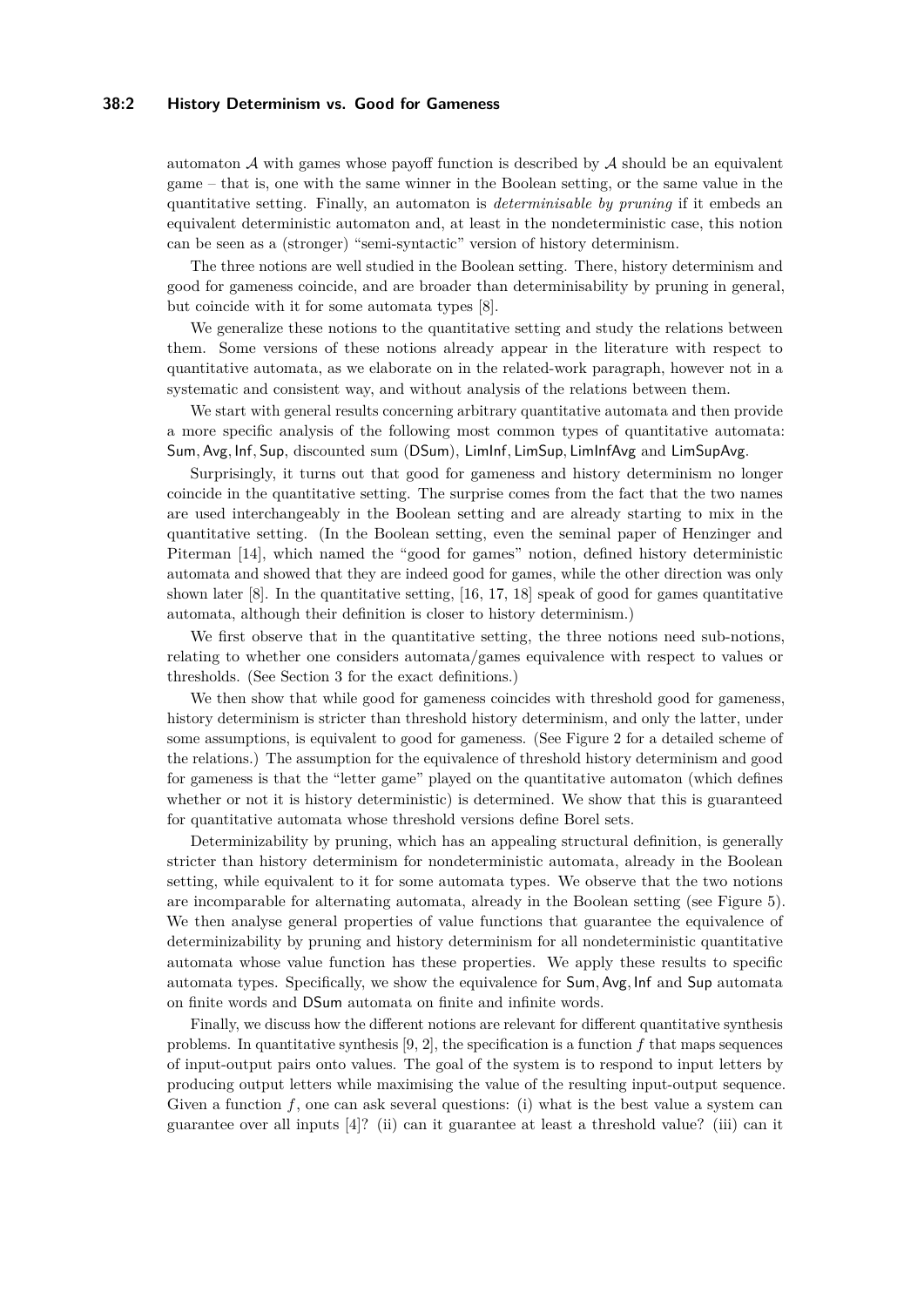guarantee for each input sequence *I* the best value that an input-output sequence including *I* has [\[12\]](#page-16-6)? (iv) can it achieve a threshold value *t* for all inputs that appear in an input-output sequence with value at least *t*? In a nutshell, we show that on one hand, (threshold) good for games alternating quantitative automata can be used to solve (i) and (ii) via a product construction similar to the one used for deterministic automata [\[4\]](#page-15-2); and on the other hand, (iii) and (iv) for (threshold) history deterministic nondeterministic automata are linearly inter-reducible with deciding the (threshold) history-determinism of an automaton.

**Related work.** Thomas Colcombet's original definition of history determinism [\[11\]](#page-16-0) also considered non-Boolean automata, namely cost automata. While the restriction of his definition to  $\omega$ -regular automata coincides with the original definition in [\[14\]](#page-16-1) of good for games automata [\[8\]](#page-15-0), in the quantitative setting his definition is different from what we provide here. His notion can be viewed as 'approximated history-deterministic with respect to a threshold' as it asks for an approximation ratio that describes the difference between the value achieved by a strategy without the knowledge of the full input word and the actual value of the word. Another notion of approximative history determinism appears in [\[16,](#page-16-2) [17,](#page-16-3) [18\]](#page-16-4) under the name of *r*-GFGness, where *r* is a bound on the difference of the two values. Zero-regret determinizability [\[3,](#page-15-3) [17\]](#page-16-3) on the other hand lies somewhere between approximative determinizability by pruning and approximative history determinism. It requires an automaton to be approximatively equivalent to a deterministic automaton obtained by taking the product of the input automaton with a finite memory, with both the size of the memory and permitted regret as parameters. When both are set to zero, we have determinizability by pruning.

Observe that we use the term "quantitative automata" rather than "weighted automata". The latter usually relates to the algebraic definition, whereby the value of a nondeterministic automaton on a word is the semiring sum (or valuation-monoid sum) of its accepting runs' values. It is generally not defined for alternating automata. The former defines the value of a nondeterministic or alternating automaton on a word to be the supremum/infimum of its runs' values, having the "choice" and "obligation" interpretation of nondeterminism and universality, respectively. (See [\[5\]](#page-15-4) for a discussion on the differences between the two.) Since history determinism naturally relates to "choice" and "obligation" in nondeterministic and alternating automata, quantitative automata better fit the present work.

Due to space constraints, some of the proofs appear in the appendix.

# **2 Preliminaries**

**Words.** An *alphabet*  $\Sigma$  is a finite nonempty set of letters. A finite (resp. infinite) *word*  $u = u_0 \dots u_k \in \Sigma^*$  (resp.  $w = w_0 w_1 \dots \in \Sigma^{\omega}$ ) is a finite (resp. infinite) sequence of letters from Σ. We write Σ<sup>∞</sup> for Σ<sup>\*</sup> ∪ Σ<sup>ω</sup>. We use [*i..j*] to denote a set  $\{i, \ldots, j\}$  of integers, [*i*] for  $[i..i]$ ,  $[..j]$  for  $[0..j]$ , and  $[i..]$  for integers equal to or larger than *i*. We write  $w[i..j]$ ,  $w[..j]$ , and  $w[i]$  for the infix  $w_i \ldots w_j$ , prefix  $w_0 \ldots w_j$ , and suffix  $w_i \ldots$  of  $w$ . A *language* is a set of words, and the empty word is written *ε*.

**Games.** We consider turn-based zero-sum games between Adam and Eve, with Σ-labelled transitions. A play generates a word, and each word has a value, given by the game's payoff function. Eve tries to maximise the value of the play, while Adam tries to minimise it. Formally, for a payoff function *f*, an *f* game is defined on an *arena*  $(V, E, V_E, V_A, L : E \rightarrow$  $\Sigma \cup {\varepsilon}$ ), which consists of a (potentially infinite) set of positions *V*, partitioned into Eve's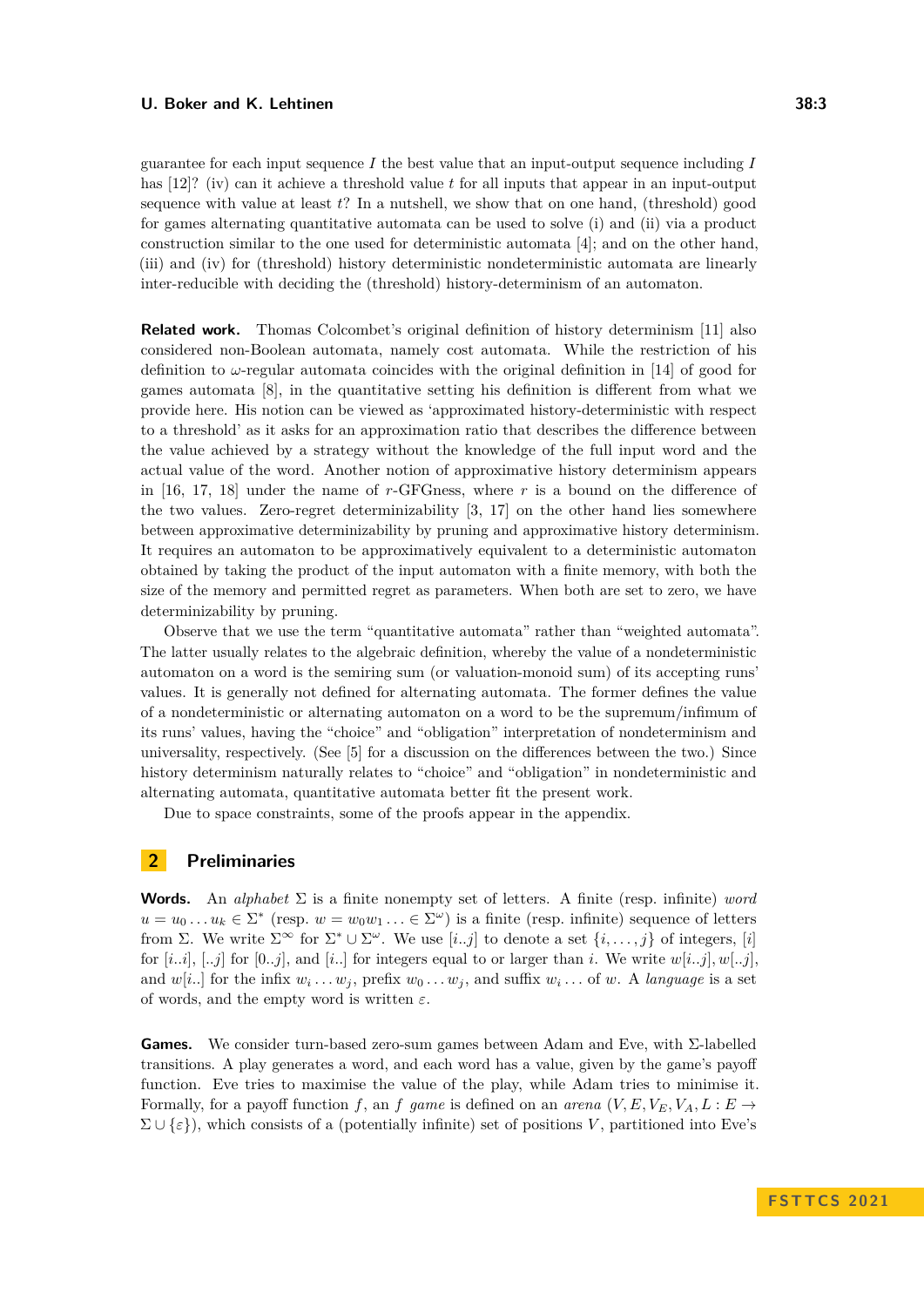#### **38:4 History Determinism vs. Good for Gameness**

positions  $V_E$  and Adam's positions  $V_A$ , and a set of edges  $E \subseteq V \times V$ , labelled by *L* with letters from  $\Sigma \cup {\varepsilon}$ . In infinite-duration games every position has at least one outgoing edge. A play is a maximal path over *V*; its non-*ε* labels induce a word  $w \in \Sigma^*$  or  $\Sigma^{\omega}$ . The payoff of a play is the value of this word, given by the payoff function *f*.

Strategies for Adam and Eve map partial plays ending in a position  $v$  in  $V_A$  and  $V_E$ respectively to outgoing edges from *v*. A play or partial play  $\pi$  agrees with a strategy  $s_P$ , written  $\pi \in s_P$ , for a player  $P \in \{A, E\}$ , if whenever its prefix p ends in a position in  $V_P$ , the next edge is  $s_P(p)$ . The value  $f(s_E)$  of a strategy  $s_E$  for Eve is  $\inf_{\pi \in s_E} f(\pi)$  and the value  $f(s_A)$  of a strategy  $s_A$  for Adam is  $\sup_{\pi \in s_A} f(\pi)$ . Let  $S_E$  and  $S_A$  be the sets of strategies for Eve and Adam respectively. If  $\sup_{s \in S_E} f(s)$  (the best Eve can do) coincides with  $\inf_{s \in S_A} f(s)$ (the best Adam can do), we say that *G* is determined and  $\sup_{s \in S_E} f(s) = \inf_{s \in S_A} f(s)$  is called the value of *G*. Eve wins the *t*-threshold game on *G*, for some  $t \in \mathbb{R}$ , if the value of *G* is at least *t*; else Adam wins. Eve wins the strict *t*-threshold game on *G* if the value of *G* is greater than *t*. Two games are equivalent in this context if they have the same value. We restrict the scope of this article to determined games.

**Quantitative Automata.** An *alternating quantitative automaton* on words is a tuple  $\mathcal{A} =$  $(\Sigma, Q, \iota, \delta)$ , where:  $\Sigma$  is an alphabet; *Q* is a finite nonempty set of states;  $\iota \in Q$  is an initial state; and  $\delta: Q \times \Sigma \to \mathsf{B}^+(\mathbb{Q} \times Q)$  is a transition function, where  $\mathsf{B}^+(\mathbb{Q} \times Q)$  is the set of positive Boolean formulas (*transition conditions*) over weight-state pairs.

A *transition* is a tuple  $(q, a, x, q') \in Q \times \Sigma \times \mathbb{Q} \times Q$ , sometimes also written  $q \stackrel{a:x}{\longrightarrow} q'$ . (Note that there might be several transitions with different weights over the same letter between the same pair of states<sup>[1](#page-3-0)</sup>.) We write  $\gamma(t) = x$  for the weight of a transition  $t = (q, a, x, q')$ .

An automaton  $A$  is nondeterministic (resp. universal) if all its transition conditions are disjunctions (resp. conjunctions), and it is deterministic if all its transition conditions are just weight-state pairs. We represent the transition function of nondeterministic and universal automata as  $\delta: Q \times \Sigma \to 2^{(Q \times Q)}$ , and of a deterministic automaton as  $\delta: Q \times \Sigma \to Q \times Q$ .

We require that the automaton A is *total*, namely that for every state  $q \in Q$  and letter  $a \in \Sigma$ , there is at least one state *q*' and a transition  $q \stackrel{a:x}{\longrightarrow} q'$ . For a state  $q \in Q$ , we denote by  $\mathcal{A}^q$  the automaton that is derived from  $\mathcal A$  by setting its initial state  $\iota$  to  $q$ .

A run of the automaton on a word *w* is intuitively a play between Adam and Eve. It starts in the initial state  $\iota$ , and in each round, when the automaton is in state  $q$  and the next letter of  $w$  is  $a$ , Eve resolves the nondeterminism (disjunctions) of the transition condition  $\delta(q, a)$  and Adam resolves its universality (conjunctions), yielding a transition  $q \stackrel{a:x}{\longrightarrow} q'$ . The output of a play is thus a sequence  $\pi = t_0 t_1 t_2 \dots$  of transitions. As each transition  $t_i$  carries a weight  $\gamma(t_i) \in \mathbb{Q}$ , the sequence  $\pi$  provides a weight sequence  $\gamma(\pi) = \gamma(t_0)\gamma(t_1)\gamma(t_2)\dots$ More formally, given the automaton  $A = (\Sigma, Q, \iota, \delta)$  and a word  $w \in \Sigma^*$  (resp.  $w \in \Sigma^{\omega}$ ), we define the arena  $G(A, w)$  with positions  $Q \times \Sigma^* \times B^+(\mathbb{Q} \times Q)$  (resp.  $Q \times \Sigma^{\omega} \times B^+(\mathbb{Q} \times Q)$ ), the initial position  $(\iota, w, \delta(\iota, w[0]))$ , *ε*-labelled edges from  $(q, u, b)$  to  $(q, u, b')$  when *b'* is an immediate subformula of *b*, and *x*-labelled edges from  $(q, u, (x, q'))$  to  $(q', u[1..], \delta(q', u[1]))$ . Conjunctive positions belong to Adam while disjunctive ones belong to Eve.

A Val automaton (for example a Sum automaton) is one equipped with a *value function* Val :  $\mathbb{Q}^* \to \mathbb{R}$  or Val :  $\mathbb{Q}^{\omega} \to \mathbb{R}$ . The corresponding game is the Val game on the arena  $G(\mathcal{A}, w)$ : each run *π* (play in  $G(\mathcal{A}, w)$ ) has a real value  $Val(\gamma(\pi))$ , which we abbreviate by

<span id="page-3-0"></span><sup>1</sup> This extra flexibility of allowing for "parallel" transitions with different weights is often omitted (e.g., in

[<sup>\[10\]</sup>](#page-16-7)) since it is redundant for some value functions while important for others.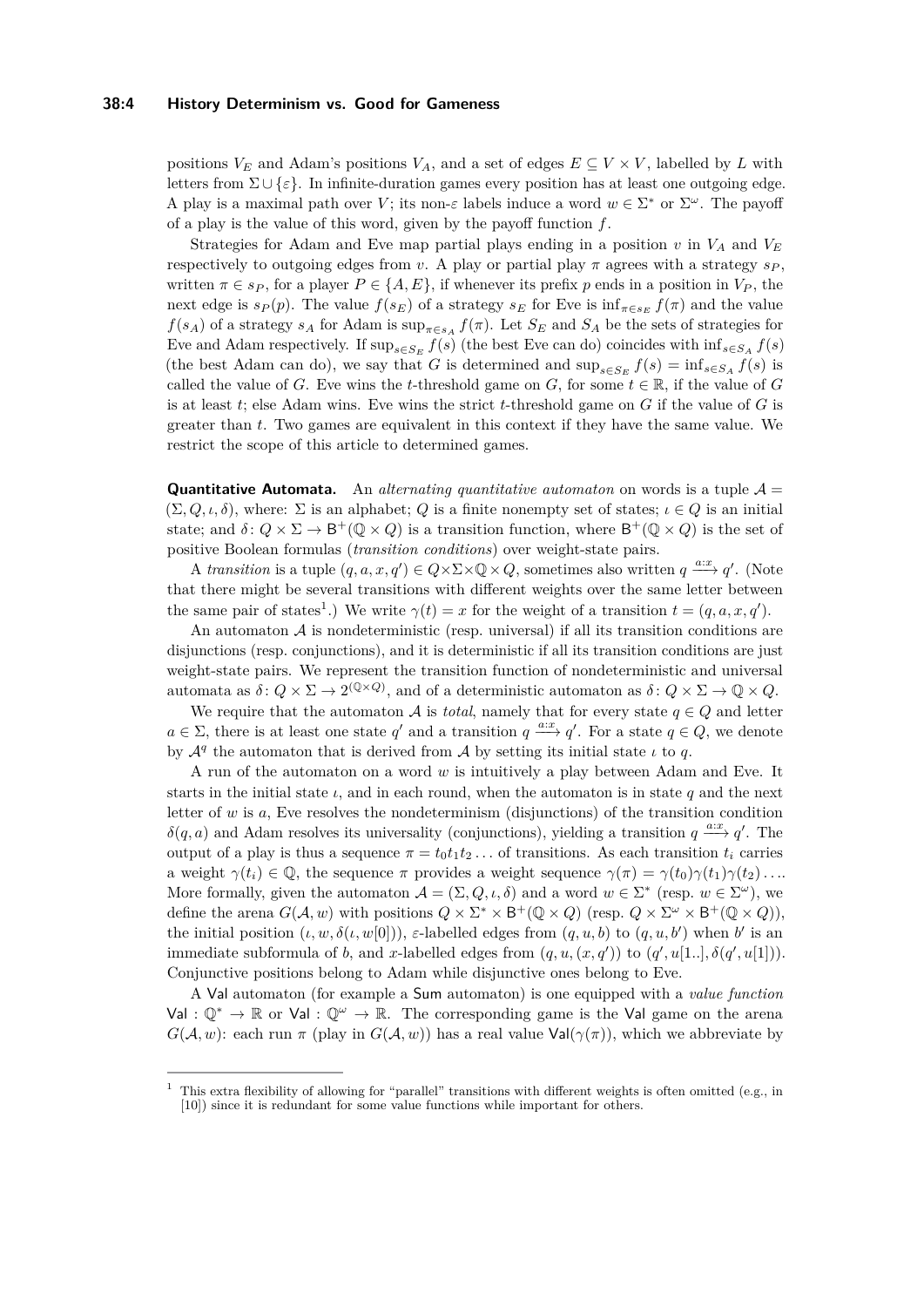$Val(\pi)$ . When this game is determined, we say that the value of  $\mathcal{A}(w)$  is the value of  $G(\mathcal{A}, w)$ , and if  $G(A, w)$  is determined for all  $w \in \Sigma^{\omega}$ , we say that A realizes a function from words to real numbers. We restrict the scope of this article to automata realizing functions.

Two automata A and A' are *equivalent*, denoted by  $A \equiv A'$ , if they realize the same function. For a threshold  $t \in \mathbb{R}$  and a Val automaton A, we also speak of a corresponding Boolean *t*-threshold Val automaton  $A'$  that accepts the words *w* such that  $A(w) \geq t$ .

Observe that when A is nondeterministic, a run of A on a word w is a sequence  $\pi$  of transitions, and the value of A on *w* is the supremum of  $Val(π)$  over all these runs  $π$ .

**Value functions.** We list here the most common value functions for quantitative automata on finite/infinite words, defined over sequences of rational weights<sup>[2](#page-4-1)</sup>:

For finite sequences  $v = v_0v_1 \dots v_{n-1}$ :

$$
= \text{Sum}(v) = \sum_{i=0}^{n-1} v_i \qquad \qquad = \text{Avg}(v) = \frac{1}{n} \sum_{i=0}^{n-1} v_i
$$

For finite and infinite sequences  $v = v_0 v_1 \dots$ 

$$
Inf(v) = inf{v_n | n \ge 0}
$$
 = Sup(v) = sup{v\_n | n \ge 0}

For a discount factor 
$$
\lambda \in \mathbb{Q} \cap (0, 1)
$$
,  $\mathsf{DSum}(v) = \sum_{i \geq 0} \lambda^i v_i$ 

- For infinite sequences  $v = v_0 v_1 \dots$ 
	- $\textsf{LimInf}(v) = \lim_{n \to \infty} \inf \{ v_i \mid i \geq n \}$  = LimSup(*v*) =  $\lim_{n \to \infty} \sup \{ v_i \mid i \geq n \}$
	- $\blacksquare$  LimInfAvg(*v*) = LimInf(Avg(*v*<sub>0</sub>)*,* Avg(*v*<sub>0</sub>*, v*<sub>1</sub>)*,* Avg(*v*<sub>0</sub>*, v*<sub>1</sub>*, v*<sub>2</sub>)*,...*)
	- $\mathsf{LimsUpAvg}(v) = \mathsf{LimSup}(\mathsf{Avg}(v_0), \mathsf{Avg}(v_0, v_1), \mathsf{Avg}(v_0, v_1, v_2), \ldots)$

(LimInfAvg and LimSupAvg are also called MeanPayoff and MeanPayoff.)

**Products.** The synchronized product of a Σ-labelled game *G* and an automaton A over alphabet  $\Sigma$  is (like in the Boolean setting, see e.g., [\[8,](#page-15-0) Definition 1]) a game  $G \times A$  obtained by taking the product of the positions of *G* and the states and transition conditions of A, and their corresponding transitions. Positions with nondeterminism are of Eve and positions with universality are of Adam. Transitions carry their weight from the corresponding transition in  $A$ . The payoff function of the game is the value function of  $A$ .

# <span id="page-4-0"></span>**3 Good For Gameness, History Determinism, and Determinizability By Pruning**

In the Boolean setting, "good for gameness" and "history determinism", stemming from different concepts, coincide both for nondeterministic and alternating automata [\[8\]](#page-15-0).

We generalize these definitions to quantitative automata, observing that under this setting they need some sub-variants, relating to whether one considers automata/games equivalence with respect to all values or some threshold<sup>[3](#page-4-2)</sup>. As shown in Section [4,](#page-6-0) the two main notions, as well as some of their variants, are generally not equivalent in the quantitative setting.

<span id="page-4-1"></span><sup>&</sup>lt;sup>2</sup> There are also value functions that are more naturally defined over sequences of tuples of rational numbers, for example discounted-summation with multiple discount factors [\[6\]](#page-15-5).

<span id="page-4-2"></span><sup>&</sup>lt;sup>3</sup> For a threshold  $t \in \mathbb{R}$ , we provide the definitions with respect to a non-strict inequality  $\geq t$ . Using strict inequality *> t* instead, yields the same relations between the notions, as stated in Theorem [4.](#page-6-1)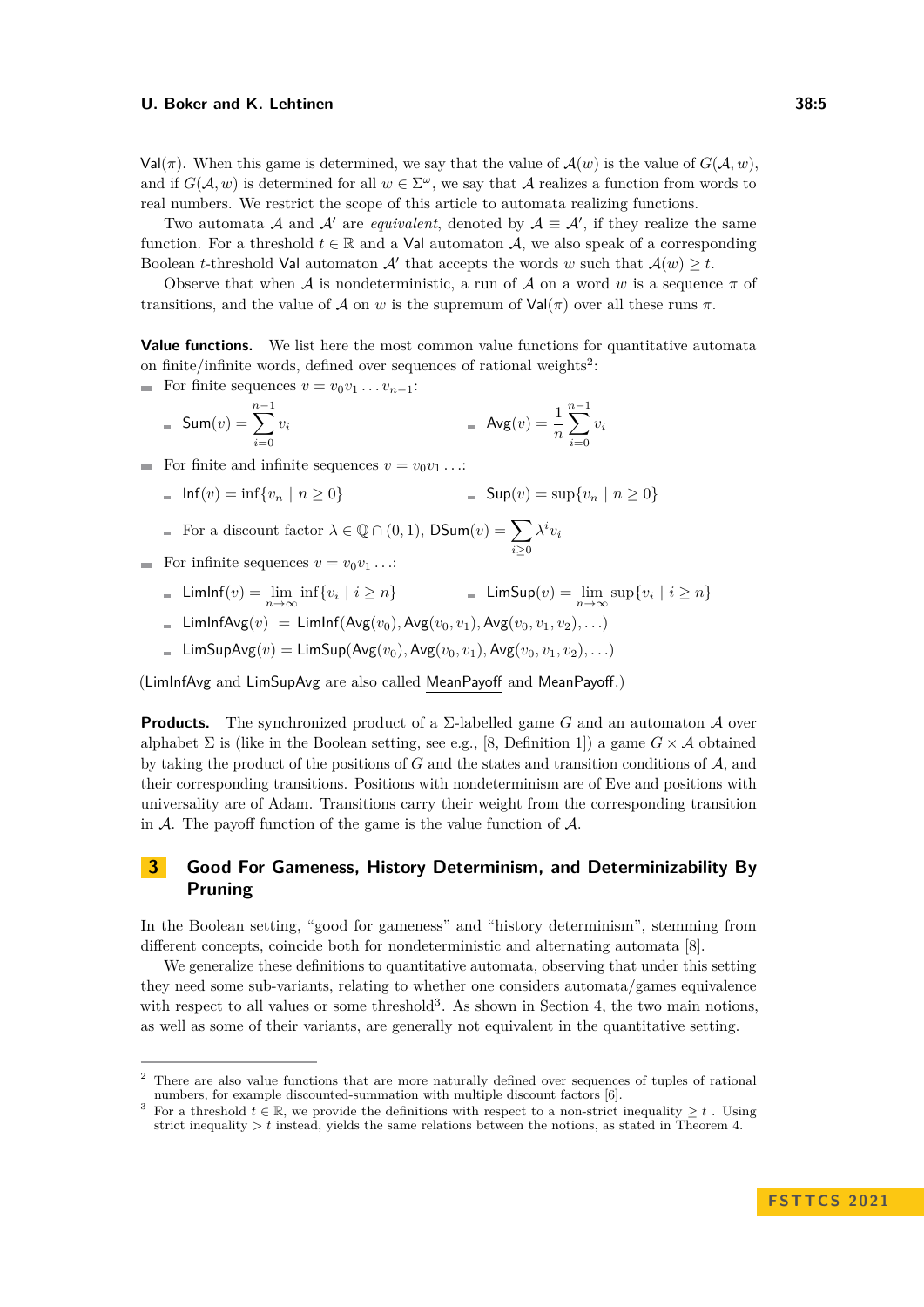#### **38:6 History Determinism vs. Good for Gameness**

The notion of determinizability by pruning, which has an appealing structural definition, is generally stricter than good for gameness and history determinism in the setting of nondeterministic automata, already in the Boolean setting, yet we show that for some value functions it is equivalent to history determinism. For alternating automata, we show that it is incomparable with history determinism and good for gameness.

▶ **Definition 1** (Good for gameness)**.** *An automaton* A *realizing a function f* : Σ<sup>∗</sup> → R *or*  $f: \Sigma^{\omega} \to \mathbb{R}$  *is* 

- good for games *if for every determined*[4](#page-5-0) *game G with a* Σ*-labelled arena and payoff*  $\equiv$ *function f, we have that G and*  $G \times A$  *have the same value;*
- good for *t*-threshold games, for some  $t \in \mathbb{R}$ , if for every determined game G with a  $\sim$ Σ*-labelled arena and payoff function f, Eve wins the t-threshold game on G if and only if she wins the t-threshold game on*  $G \times A$ ;
- good for threshold games *if it is good for t-threshold games for all*  $t \in \mathbb{R}$ *.*  $\sim$

An automaton is history deterministic if there are strategies to resolve its nondeterminism and universality, such that for every word, the (threshold) value remains the same.

 $\triangleright$  **Definition 2** (History-determinism). *Consider an alternating* Val *automaton*  $\mathcal{A} = (\Sigma, Q, \iota, \delta)$ *realizing a function*  $f : \Sigma^* \to \mathbb{R}$  *or*  $f : \Sigma^{\omega} \to \mathbb{R}$ *. Formally, history determinism is defined via* letter games*, detailed below.*

- A *is* history deterministic *if Eve and Adam win their letter games.*
- A *is t*-threshold history deterministic, for some  $t \in \mathbb{R}$ , if Eve and Adam win their *t-threshold letter games.*
- A *is* threshold history deterministic *if it is t*-threshold history deterministic for all  $t \in \mathbb{R}$ .  $\mathcal{L}_{\mathcal{A}}$

*Eve's (Adam's) letter games are the following win-lose games, in which Adam (Eve) chooses the next letter and Eve and Adam resolve the nondeterminism and universality, aiming to construct a run whose value is (threshold) equivalent to the generated word's value.* **Eve's letter game:** A configuration is a pair  $(\sigma, b)$  where  $b \in B^+(Q)$  is a transition condition *and*  $\sigma \in \Sigma \cup \{\varepsilon\}$  *is a letter. (We abuse*  $\varepsilon$  *to also be an empty letter.) A play begins in*  $(\sigma_0, b_0) = (\varepsilon, \iota)$  and consists of an infinite sequence of configurations  $(\sigma_0, b_0)(\sigma_1, b_1)$ . . . *In a configuration*  $(\sigma_i, b_i)$ *, the play proceeds to the next configuration*  $(\sigma_{i+1}, b_{i+1})$  *as follows. If*  $b_i$  *is a state of*  $Q$ *, Adam picks a letter a from*  $\Sigma$ *, and*  $(\sigma_{i+1}, b_{i+1}) = (a, \delta(b_i, a))$ *. If*  $b_i$  *is a conjunction*  $b_i = b' \wedge b''$ , *Adam chooses between*  $(\varepsilon, b')$  *and*  $(\varepsilon, b'')$ *.* 

*If*  $b_i$  *is a disjunction*  $b_i = b' \vee b''$ , Eve chooses between  $(\varepsilon, b')$  *and*  $(\varepsilon, b'')$ *.* 

*In the limit, a play consists of an infinite word w that is derived from the concatenation of*  $\sigma_0, \sigma_1, \ldots$ , as well as an infinite sequence  $b_0, b_1, \ldots$  of transition conditions, which yields *an infinite sequence*  $\pi = t_0, t_1, \ldots$  *of transitions.* 

*If* A *is over infinite words, Eve wins a play in the letter-game if*  $Val(\pi) \geq A(w)$ *. In the t*-threshold letter game, Eve wins if  $A(w) \ge t \implies \text{Val}(\pi) \ge t$ . For A over finite words, *Eve wins if*  $Val(\pi[0..i]) \geq \mathcal{A}(w[0..i])$  *or*  $\mathcal{A}(w[0..i]) \geq t \implies Val(\pi[0..i]) \geq t$  *for all i.* 

**Adam's letter game** *is similar to Eve's game, except that Eve chooses the letters instead of Adam, and Adam wins a play in his letter game if*  $Val(\pi) \leq A(w)$  *and in his t-threshold letter game if*  $A(w) < t \implies \text{Val}(\pi) < A(w)$ *. (The asymmetry of*  $\lt{and} \leq$  *is intended).* 

Intuitively, an automaton is determinizable by pruning if it can be determinized to an equivalent (w.r.t. a threshold) deterministic automaton by removing some of its states and transitions. (In an alternating automaton, "removing transitions" means removing some disjunctive and conjunctive choices.)

<span id="page-5-0"></span> $4\,$  We discuss in the conclusion questions that arise if this restriction is lifted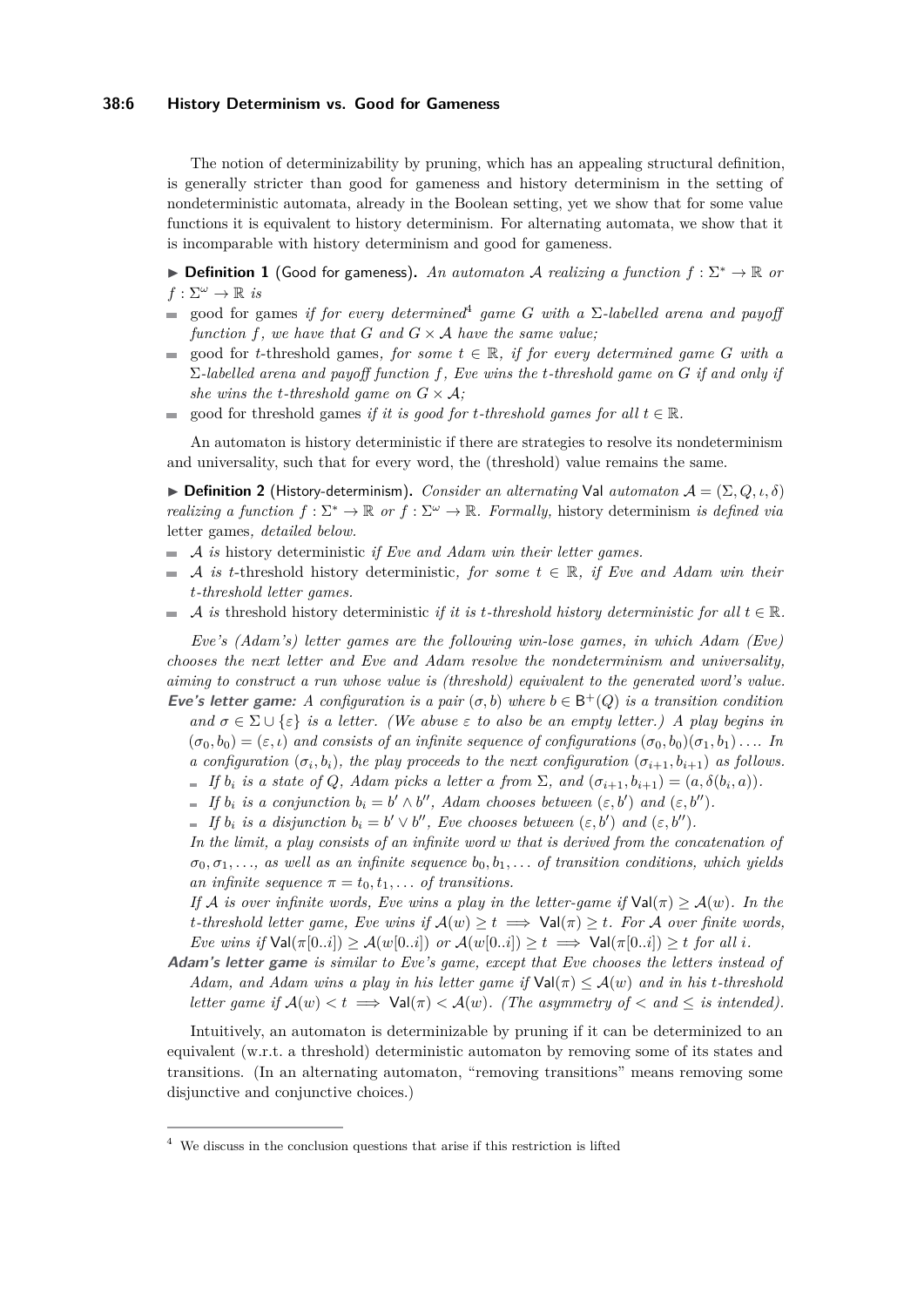- ▶ **Definition 3** (Determinizability by Pruning)**.** *A* Val *automaton* A *is*
- determinizable by pruning *if there exists a deterministic* Val *automaton* A′ *that is derived*  $\rightarrow$ *from A by pruning, such that*  $A' \equiv A$ *;*
- *t*-threshold determinizable by pruning *if there is a deterministic* Val *automaton* A′ *that is*  $\overline{\phantom{a}}$ *derived from* A *by pruning, such that for every word w, we have*  $A'(w) \geq t$  *iff*  $A(w) \geq t$ *;*
- threshold determinizable by pruning *if it is t-threshold determinizable by pruning*  $\forall t \in \mathbb{R}$ .  $\sim$

Observe that a Val-automaton can be good for games, history deterministic, or determinizable by pruning when interpreted on infinite words, but not when interpreted on finite words, as demonstrated in Figure [1](#page-6-2) .

<span id="page-6-2"></span>

**Figure 1** A nondeterministic DSum-automaton with discount factor  $\frac{1}{2}$  over a unary alphabet that is determinizable by pruning, good for games, and history deterministic with respect to infinite words, but none of them with respect to finite words: For the single infinite word, the initial choice of going from  $q_0$  to  $q_1$  provides the optimal value of 1, making it all of the above. On finite words, on the other hand, it is not even threshold history deterministic (and by Theorem [4](#page-6-1) neither of the rest), since in order to guarantee a value of at least 1, the first transition should be different for the word of length 1 and the word of length 2, going to  $q_3$  for the former and to  $q_1$  for the latter.

# <span id="page-6-0"></span>**4 The Relations Between Notions**

Having defined these notions, we now establish which inclusions hold in general, and which are conditional on characteristics of the value function, as summarised in Figure [2.](#page-7-0)

<span id="page-6-1"></span>▶ **Theorem 4.** *(Threshold) good for gameness, (threshold) history determinism, and (threshold) determinizability by pruning of quantitative automata are related as described in Figure [2.](#page-7-0)*

Considering good for gameness, if an automaton  $A$  is good for all games then it is obviously good for all threshold games. The implication for the other direction stems from the fact that every concrete game *G* has a single value *v*. Then for *G*, it is enough to be good for *v*-threshold games, and for all automata, it is enough to be good for all threshold games.

<span id="page-6-3"></span>▶ **Lemma 5.** *Good for Gameness* ⇐⇒ *Threshold Good for Gameness.*

For a *t*-threshold history deterministic automaton A, Eve and Adam have strategies to win their *t*-letter games on A. Thus, whenever Eve or Adam win some *t*-threshold game *G*, they can combine their two winning strategies to win  $G \times A$ .

<span id="page-6-4"></span>▶ **Lemma 6.** *Threshold History Determinism* =⇒ *Threshold Good for Gameness*

<span id="page-6-5"></span>For the other direction, we generalize proofs from [\[7,](#page-15-6) [8\]](#page-15-0): assuming that the automaton A is not threshold history deterministic we construct a threshold game *G* with respect to which  $A$  is not good for composition (namely, the product of  $G$  with  $A$  does not have the same winner as *G*). However, to build this game, we assume that either Adam wins Eve's letter game on  $A$  or Eve wins Adam's letter game on  $A$ , that is, we assume that the letter games on  $A$  are determined. We later show that this determinacy requirement holds for all the specific value functions that we consider in the paper.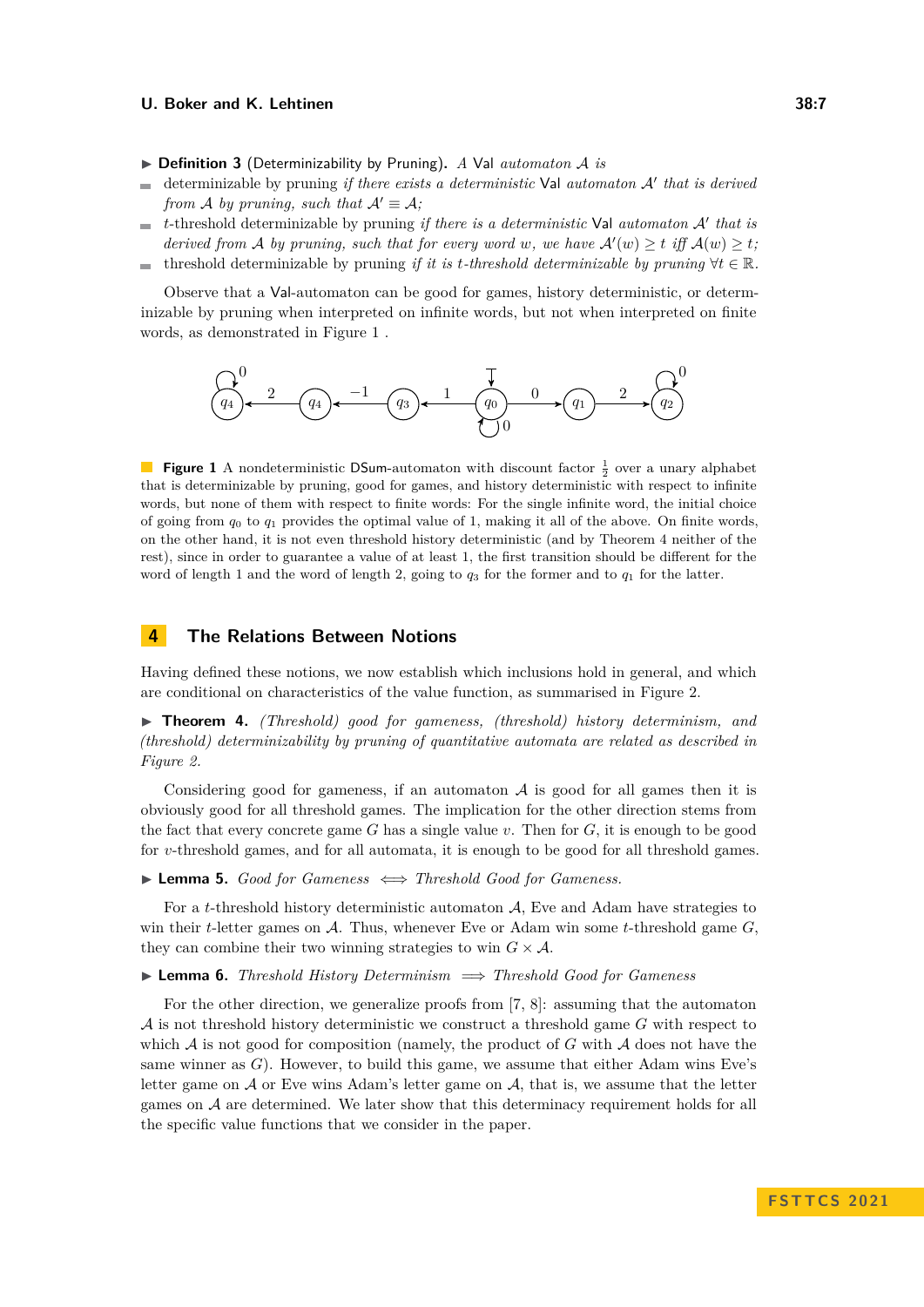#### **38:8 History Determinism vs. Good for Gameness**

<span id="page-7-0"></span>Good For Gameness  $=$ <sup>1</sup> Threshold Good For Gameness  $\cong$ <sup>2</sup> Threshold History Determinism

(for nondet.)  $\bigcup \chi^4$   $\bigcup \chi^3$ 

Threshold Determinizability by Pruning  $\neq$ <sup>5</sup> History Determinism

 $\chi$   $\mathcal{H}^3$ 

 $\left(\sqrt{4} / 4 \right)$  (for nondet.)

Determinizability by Pruning

- 1. Always holds (Lemma [5\)](#page-6-3).
- 2. The  $\Leftarrow$  implication always holds (Lemma [6\)](#page-6-4); The  $\Rightarrow$  implication holds at least for all Val automata whose threshold letter games are determined (Lemma [7\)](#page-6-5), e.g., for Inf*,* Sup*,* LimInf*,* LimSup*,* DSum and all functions on finite words (Theorem [9\)](#page-8-0).
- 3. Strict containment for all non-trivial value functions with at least three values (Lemma [10\)](#page-9-0); Equal (the same notion) for value functions with two values.
- 4. Strict containment, in general, for nondeterministic automata (Propositions [11](#page-10-0) and [12\)](#page-10-1); Equivalent notions for some nondeterministic Val automata (Section [4.1\)](#page-11-1); Incomparable for alteranting automata (Proposition [13\)](#page-11-2).
- 5. Incomparable, in general, for value functions with at least three values (Lemma [10](#page-9-0) and Propositions [12](#page-10-1) and [13\)](#page-11-2); For value functions with two values, as relation 4 above.
- **Figure 2** The relations between the different notions.

▶ **Lemma 7.** *For* Val *automata whose threshold letter games are determined, Threshold Good for Gameness* =⇒ *Threshold History Determinism.*

**Proof.** Consider a Val automaton A whose threshold letter games are determined. Then, if A is not threshold history deterministic, it follows that Adam wins Eve's *t*-letter game on A for some threshold *t*, or Eve wins Adam's *t*-letter game on A for some *t*. We show below that in both cases  $\mathcal A$  is not good for threshold games, proving the contra-positive of the claim.

Assume that Adam wins Eve's *t*-letter game  $G_{\mathcal{A},t}$  on  $\mathcal A$  for some threshold *t* with a strategy *s*. We can build a one-player  $\Sigma$ -labelled (infinite) game  $G_s$  in which the positions, which all belong to Adam, are the finite words that can be constructed along plays of  $G_{A_t}$ that agree with  $s$ , and where for every positions  $u$  and  $u \cdot a$ , there is an  $a$ -labelled edge from the position *u* to the position *u* · *a*. The empty word  $\varepsilon$  is the initial position. In other words, this is the one-player arena in which plays correspond to (infinite) words that occur in the letter game if Adam uses the strategy *s*. Notice that since *s* is a winning strategy in the *t*-letter game, all words *w* that are plays of  $G_s$  have  $\mathcal{A}(w) \geq t$ . The *t*-threshold game on  $G_s$ is therefore winning for Eve.

We now argue that Adam wins the product game  $G_s \times A$ . Indeed, Adam can now use the strategy *s* to choose directions in  $G_s$  according to the run constructed so far in  $A$ , and resolve conjunctions in A according to the history of the word and run so far. Since *s* is a winning strategy for Adam in the letter game, this guarantees that the resulting run  $\rho$  is such that  $Val(\rho) < t$ . Then A is not threshold-good-for-games, as witnessed by  $G_s$ .

By a similar argument, if Eve wins Adam's *t*-letter game for some *t* with a strategy *s*, then we can construct a one-player game *G<sup>s</sup>* in which all positions belong to Eve such that  $G<sub>s</sub>$  is winning for Adam (i.e., all words have value strictly smaller than  $t$ ), but in the product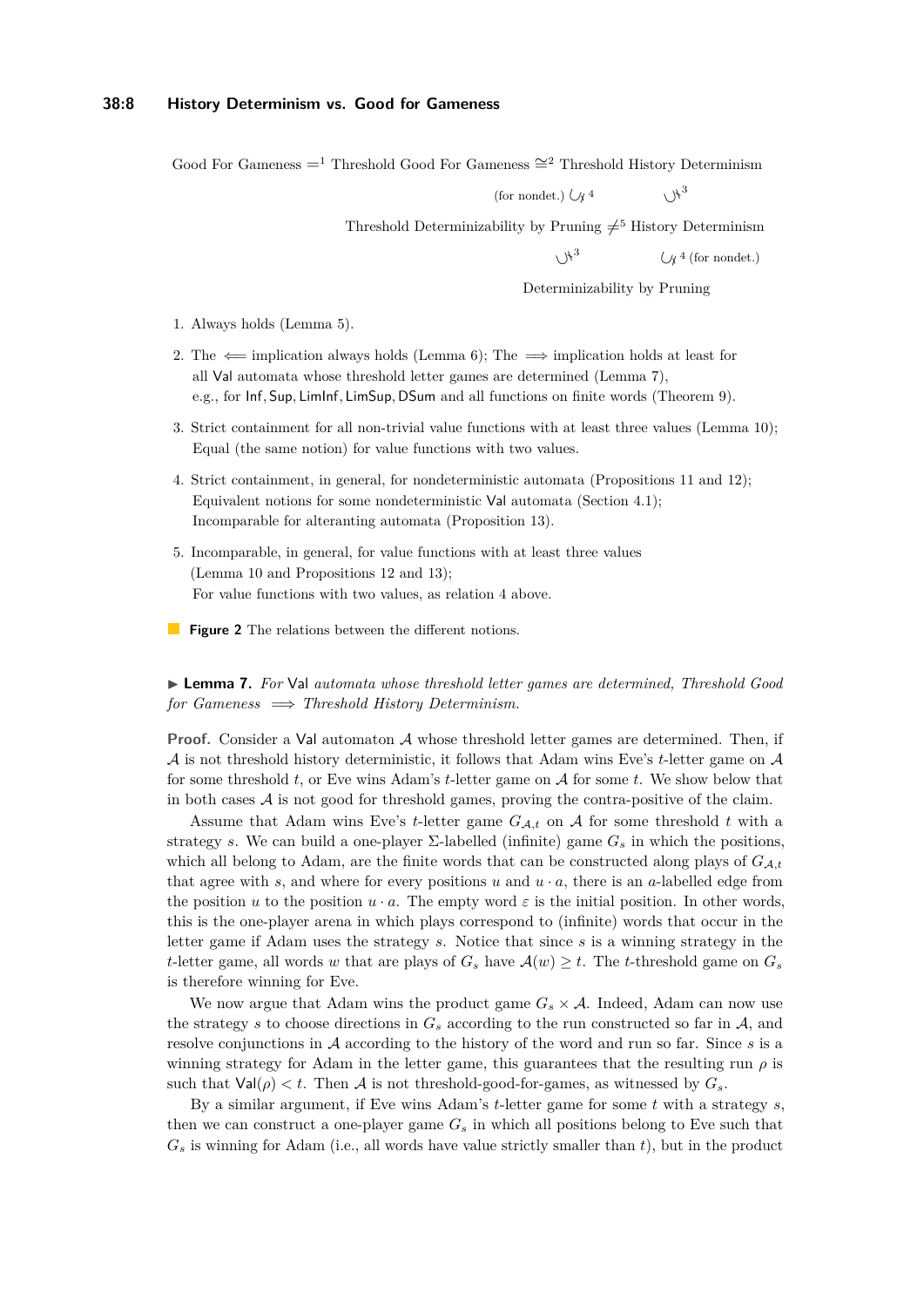$G \times A$ , Eve wins, i.e., can force value at least *t*.

Hence if either player has a winning strategy in the other player's threshold letter game for some threshold, then the automaton is not good for threshold games.

We now show that letter games on Val automata whose threshold variants define Borel sets are determined. This stems from the fact that their winning condition is a union between two conditions that can be defined by threshold Val automata or their complement.

<span id="page-8-1"></span>▶ **Proposition 8.** *If for some value function* Val*, all threshold* Val *automata define Borel sets, then threshold letter games on* Val *automata are determined.*

**Proof.** Consider Eve's *t*-letter game on a Val automaton A, for some threshold  $t \in \mathbb{R}$ . A play of the game generates a sequence  $\rho \in (\Sigma \times V)^\omega$ , where  $\Sigma$  is A's alphabet and V is the finite set of its weights. We may view  $\rho$  as a pair of sequences  $(\rho_{\Sigma}, \rho_{V})$ , where  $\rho_{\Sigma} \in \Sigma^{\omega}$  and  $\rho_V \in V^\omega$ . Then the winning set of Eve is  $\{\rho \mid \text{Val}(\rho_V) \geq t \text{ or } \mathcal{A}(\rho_\Sigma) < t\}.$ 

Observe that the set  $S_V = \{\rho \mid \text{Val}(\rho_V) \geq t\}$  can be defined by a *t*-threshold deterministic Val automaton B, in which the weight of a transition over the input letter  $(\sigma, v)$  is *v*. Let A' be a *t*-threshold Val automaton that is identical to A, except that its alphabet is  $\Sigma \times V$ , while the transitions are sensitive, as in  $\mathcal{A}$ , only to the  $\Sigma$  component of the input. Then the set  $S_{\Sigma} = {\rho | \mathcal{A}(\rho_{\Sigma}) \ge t}$  is defined by  $\mathcal{A}'$ .

As the winning condition of Eve's letter game is the union of  $S_V$  and the complement of *S*Σ, and as both are Borel sets, so is the winning condition. Hence, by [\[20\]](#page-16-8) the game is determined.

The argument regarding Adam's letter game is analogous.

A direct corollary of Proposition [8](#page-8-1) is that for most of the common quantitative automata, we have that good for gameness is equivalent to threshold history determinism. In particular, this is the case for all the concrete value functions that are considered in this paper.

<span id="page-8-0"></span>▶ **Theorem 9.** *Good For Gameness* ⇐⇒ *Threshold History Determinism for all* Val *automata on finite words, and* Inf*,* Sup*,* LimInf*,* LimSup*,* LimInfAvg*,* LimSupAvg *and* DSum *automata on infinite words.*

**Proof.** It is enough to show that threshold automata of these types define Borel sets, and then the claim directly follows from Lemmas [5](#page-6-3) and [6](#page-6-4) and Proposition [8.](#page-8-1)

**Automata on finite words.** Every threshold Val automaton on finite words defines a set of finite words, which is a countable union of singletons and thus a Borel set.

- **Inf and Sup automata.** Observe that Inf*,* Sup automata on infinite words are "almost" like automata on finite words, in the sense that the value of the automaton on a word is equal to its value on some prefix of the word. Formally, for a Sup automaton  $A$ , we have that the set of infinite words  $\{w \in \Sigma^{\omega} \mid A(w) \geq t\}$  is equal to the set of infinite words  $\{w \in \Sigma^{\omega} \mid \text{ exists } p \in \mathbb{N} \text{ such that } \mathcal{A}(w[.,p]) \geq t\}$  (when considering A to operate on finite words). Observe that it is indeed a Borel set, since it is a countable union of open sets. The argument for Inf-automata is analogous, having a countable intersection of closed sets.
- **LimInf and LimSup automata.** Observe that threshold LimInf and LimSup automata are equivalent to coBüchi and Büchi automata, respectively, thus defining *ω*-regular languages, which are known to be Borel sets [\[22\]](#page-16-9).

**LimInfAvg and LimSupAvg automata.** Directly follows from [\[15,](#page-16-10) Corollaries 6 and 10].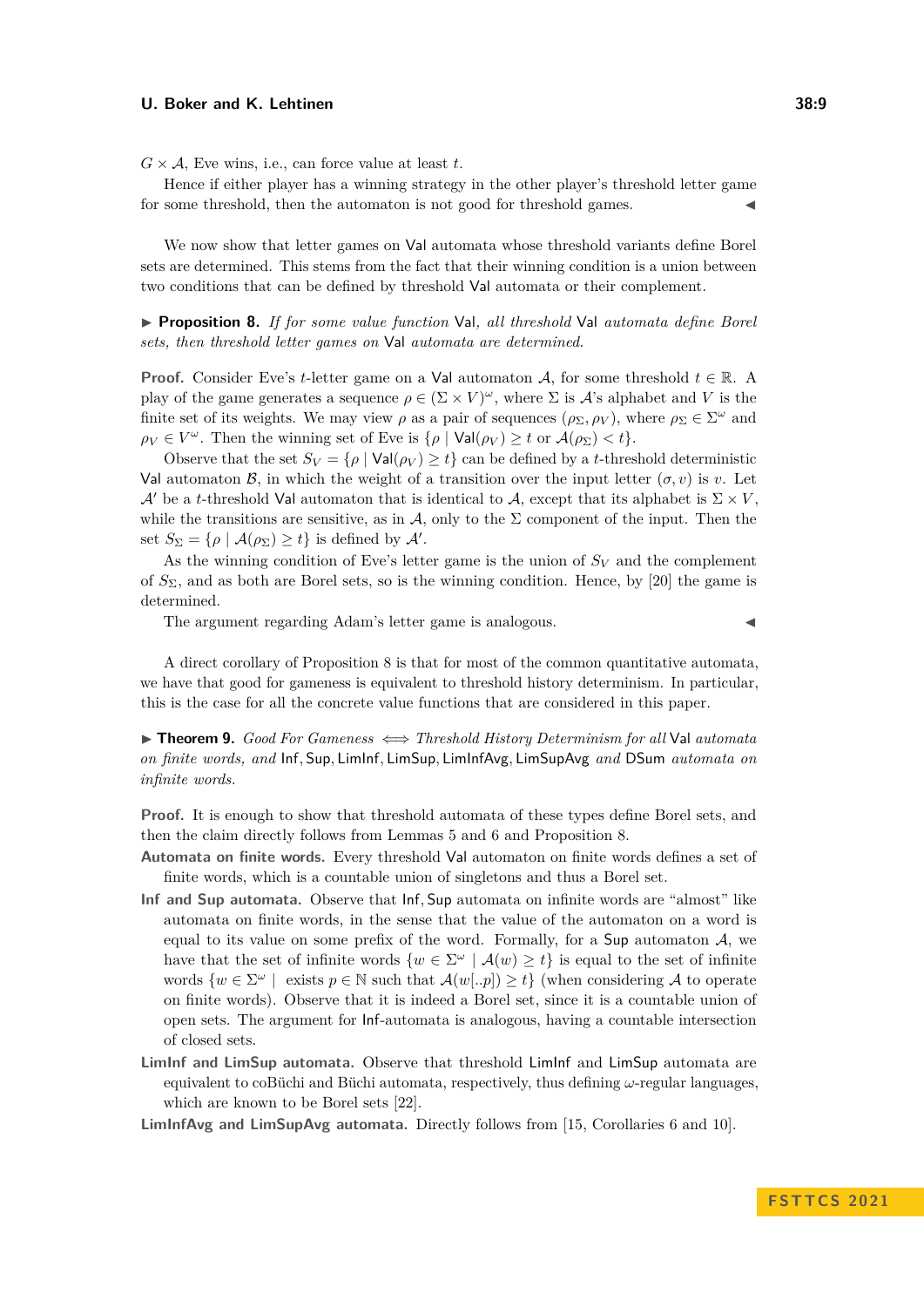#### **38:10 History Determinism vs. Good for Gameness**

**DSum automata.** For DSum automata the argument stems from the continuity with respect to the Cantor topology of functions defined by DSum automata.

Consider a DSum automaton A and a threshold  $t \in \mathbb{R}$ . Define the following set of infinite words  $B_t = \{w \in \Sigma^\omega \mid \text{for every } n \in \mathbb{N} \text{ and } p_0 \in \mathbb{N}, \text{ there exists } p >$ *p*<sub>0</sub>*,* such that  $\mathcal{A}(w[..p]) \ge t - \frac{1}{n}$  (when considering A to operate on finite words).

Observe that  $B_t$  is a Borel set, since  $\{w \mid \mathcal{A}(w[..p]) \geq t - \frac{1}{n}\}$  is an open set, and the existential and universal quantifiers can be defined by countable unions and intersections. We claim that  $B_t$  is equivalent to the set  $A_t = \{w \mid A(w) \geq t\}$ , which will prove the required statement. One direction is immediate – if a word  $w$  is in  $A_t$  then by the definition of  $\mathcal{A}(w)$ , there are runs of  $\mathcal{A}$  on  $w$  whose supremum is at least  $t$ , admitting the membership of *w* in *Bt*.

As for the other direction, we show that for every  $n \in \mathbb{N}$ , there is a run *r* of A on *w*, such that  $\text{Val}(r) \geq t - \frac{1}{n}$ , proving that *w* is in  $A_t$ . (One can then even combine these runs to create a single run that attains a value at least *t*.) Consider some  $n \in \mathbb{N}$ , and let *R* be the infinite set of finite runs  $r_1, r_2, \ldots$  that witness the membership of *w* in  $B_t$  with respect to  $2n$ . That is,  $r_i$  is a run on a prefix of  $w$  of length at least  $i$ , whose value is at least  $t - \frac{1}{2n}$ . We create a single run *r* from *R* in a "Konig's lemma" approach (for simplicity, we detail the construction for a nondeterministic automaton, and later explain how to extend it to an alternating automaton):

We choose the first transition  $t_1$  in  $r$  to be a transition that appears as the first transition in infinitely many  $r_i$ 's. We then choose the next transition  $t_2$  to be a transition that appears as the second transition, where  $t_1$  is the first transition, in infinitely many  $r_i$ 's, and so on. Notice that *r* is indeed a run of A and its value is at least  $t - \frac{1}{n}$ : By the discounted-sum value function, if the value of a long enough prefix is at least  $t - \frac{1}{2n}$ , the value of the entire run cannot be smaller than  $t - \frac{1}{n}$ .

Now, for an alternating automaton, rather than "choosing transitions" we need to "resolve the nondeterminism", while ensuring that the choice we make appears in infinitely many runs after the previous nondeterministic and *universal* choices that were already made. ◀

History determinism and determinizability by pruning obviously imply their threshold versions; Figure [3](#page-10-2) demonstrates that the converse does not hold.

#### <span id="page-9-0"></span>▶ **Lemma 10.**

- *History Determinism*  $\rightleftharpoons$  *Threshold History Determinism*;
- *Determinizability by Pruning*  $\rightleftharpoons$  *Threshold Determinizability by Pruning*;
- *History Determinism*  $★$  *Threshold Determinizability by Pruning*  $\blacksquare$

**Proof.** The implications are straightforward: a winning strategy for each player in their letter game is also a winning strategy in their *t*-threshold letter game, for every threshold  $t \in \mathbb{R}$ ; further, if an automaton  $\mathcal{A}'$  that results from pruning  $\mathcal{A}$  is equivalent to  $\mathcal{A}$ , then for every threshold *t* and word *w*, if  $\mathcal{A}(w) \geq t$  then  $\mathcal{A}'(w) \geq t$ .

As for the non-implications, Figure [3](#page-10-2) provides such counter examples, which hold, with some variations, with respect to every non-trivial value function with at least 3 values, and in particular with respect to all value functions discussed in the paper.

Consider, for example, the automaton  $A$  of Figure [3](#page-10-2) with respect to the Sup value function. It is not history deterministic, since if the nondeterminism in  $q_0$  is resolved by going to  $q_1$ , the resulting automaton is not equivalent to A with respect to the finite word *aa* and infinite word  $a^{\omega}$ , and if it is resolved by going to  $q_2$ , the resulting automaton fails on *ab* and  $ab^{\omega}$ .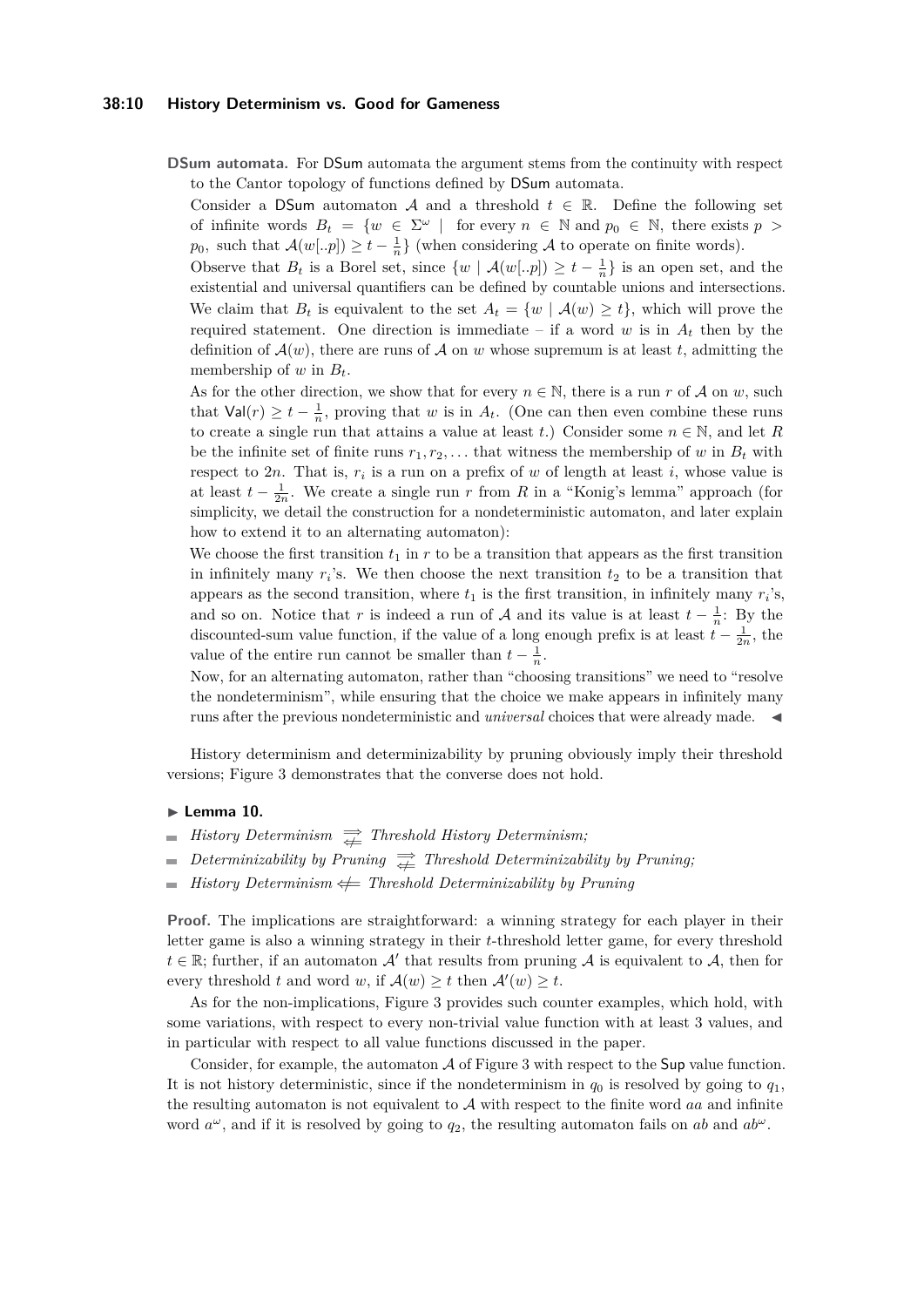On the other hand,  $A$  is threshold determinizable by pruning and threshold history deterministic: For a threshold up to 1, the nondeterminism is resolved by going to  $q_1$  and for the threshold 2 by going to  $q_2$ .

<span id="page-10-2"></span>

**Figure 3** Nondeterministic automata that are threshold history deterministic and threshold determinizable by pruning, but not history deterministic and not determinizable by pruning. The automaton A has this property with respect, for example, to the Sum*/*DSum*/*Sup value functions, and B with respect, for example, to Avg*/*LimSup*/*LimInf*/*LimSupAvg*/*LimInfAvg.

## History Determinism  $\neq$  Determinizability by Pruning

**For nondeterministic automata**, it is clear that determinizability by pruning implies history determinism: the pruning provides a strategy for Eve in her letter game.

<span id="page-10-0"></span>▶ **Proposition 11.** *For nondeterministic automata, determinizability by pruning* =⇒ *history determinism.*

<span id="page-10-3"></span>The converse was shown to be false for Büchi and coBüchi automata [\[7\]](#page-15-6), directly implying the same for LimSup and LimInf automata. Considering LimInfAvg and LimSupAvg automata, the automaton depicted in Figure [4,](#page-10-3) which is similar to the coBüchi automaton in [\[7,](#page-15-6) Figure 3], is history deterministic but not determinizable by pruning.



**Figure 4** (Similar to [\[7,](#page-15-6) Figure 3].) A history deterministic LimInfAvg or LimSupAvg automaton that is not determinizable by pruning. (Missing transitions lead to a sink with a 0-weighted self loop on both *a* and *b*.) It is history deterministic by a strategy that chooses in the initial state to go up if and only if it went down the previous time. Following this strategy in the letter game, Eve returns infinitely often to the initial state only on  $(aaab)^\omega$ , getting a value  $\frac{1}{2}$ , which is also the automaton's value on it. For every other word, the run of Eve moves to the right part of the automaton, which is deterministic, guaranteeing Eve the optimal value on the word. On the other hand, every pruning of it yields an automaton whose value on either  $a^{\omega}$  or  $(ab)^{\omega}$  is  $\frac{1}{2}$  instead of 1.

<span id="page-10-1"></span>▶ **Proposition 12.** *For nondeterministic* LimInf*,* LimSup*,* LimInfAvg*, and* LimSupAvg *automata, history determinism*  $\Rightarrow$  *determinizability by pruning.*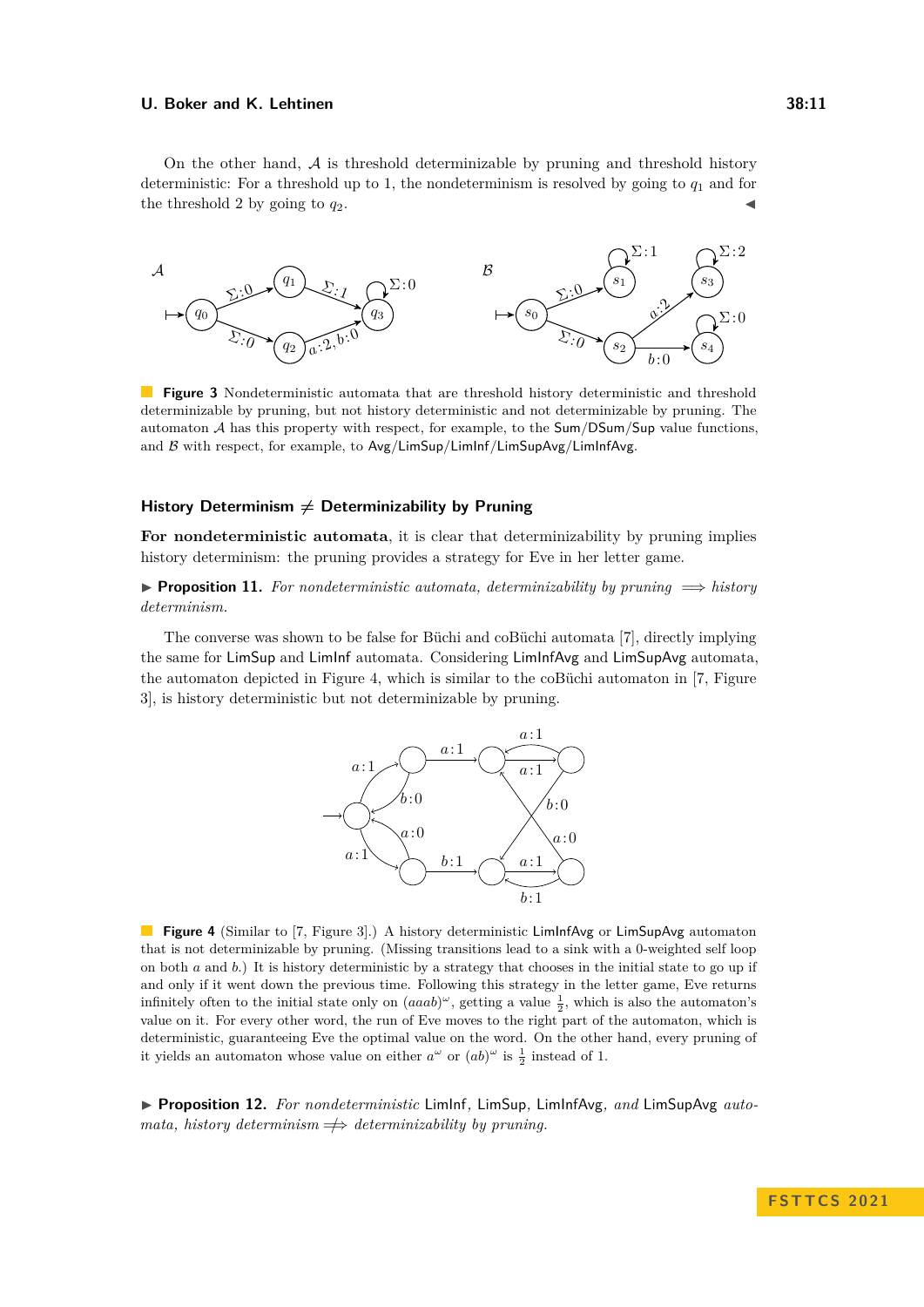#### **38:12 History Determinism vs. Good for Gameness**

**For alternating automata**, it turns out that (threshold) history determinism and determinizability by pruning are incomparable, as demonstrated in Figure [5.](#page-11-0)

<span id="page-11-2"></span>▶ **Proposition 13.** *For (Boolean and quantitative) alternating automata, determinizability by pruning*  $\Rightarrow$  *history determinism, good for gameness.* 

**Proof.** The claim holds for Boolean automata as well as quantitative automata with every non-trivial value function. Consider the alternating finite automaton on finite words (which can also be viewed, for example as a Sup automaton) in Figure [5.](#page-11-0) It does not accept any word, and can be determinized by pruning the right nondeterministic transition. However, it is not history deterministic: Eve wins Adam's letter game, by choosing the right nondeterministic transition.

<span id="page-11-0"></span>

**Figure 5** An alternating finite automaton on finite words that is determinizable by pruning, but not history deterministic nor good for games.

## <span id="page-11-1"></span>**4.1 When (History Determinism = Determinizability by Pruning)**

In general for nondeterministic automata, determinizability by pruning is strictly contained in history determinism; here we study when the two notions coincide. In the Boolean setting, they are equivalent for nondeterministic finite automata on finite words (NFAs) [\[19\]](#page-16-11) as well as for nondeterministic weak automata on infinite words [\[21\]](#page-16-12). Here we analyse general properties of value functions that guarantee this equivalence, and then consider specific value functions on finite and infinite words. The general properties that we analyze relate to how "sensitive" the value function is to the prefix, current position, and suffix of the weight sequence.

We begin by defining *cautious*<sup>[5](#page-11-3)</sup> strategies for Eve in the letter game, that we then use to define value functions that are "present focused". Intuitively, a strategy is cautious if it avoids mistakes, that is, it only builds run prefixes that can still achieve the maximal value of any continuation of the word so far.

▶ **Definition 14** (Cautious strategies)**.** *Consider Eve's letter game on a* Val *automaton* A*. A* move (transition)  $t = q \stackrel{\sigma:x}{\longrightarrow} q'$  of Eve, played after some run  $\rho$  ending in a state q, is non-cautious *if for some word w, there is a run*  $\pi'$  *from q over*  $\sigma w$  *such that*  $\text{Val}(\rho \pi')$  *is strictly greater than the value of*  $Val(\rho \pi)$  *for any*  $\pi$  *starting with t.* 

*A strategy is* cautious *if it makes no non-cautious moves.*

We call a value function *present focused* if, morally, it depends on the prefixes of the value sequence, formalized by winning the letter game via cautious strategies.

▶ **Definition 15** (Present-focused value functions)**.** *A value function* Val*, on finite or infinite sequences, is* present focused *if for all automata* A *with value function* Val*, every cautious strategy in the letter game on* A *is also a winning strategy in that game.*

<span id="page-11-4"></span>Value functions on finite sequences are present focused, as they can only depend on prefixes.

<span id="page-11-3"></span><sup>5</sup> Similar transitions are sometimes called "residual" in the literature.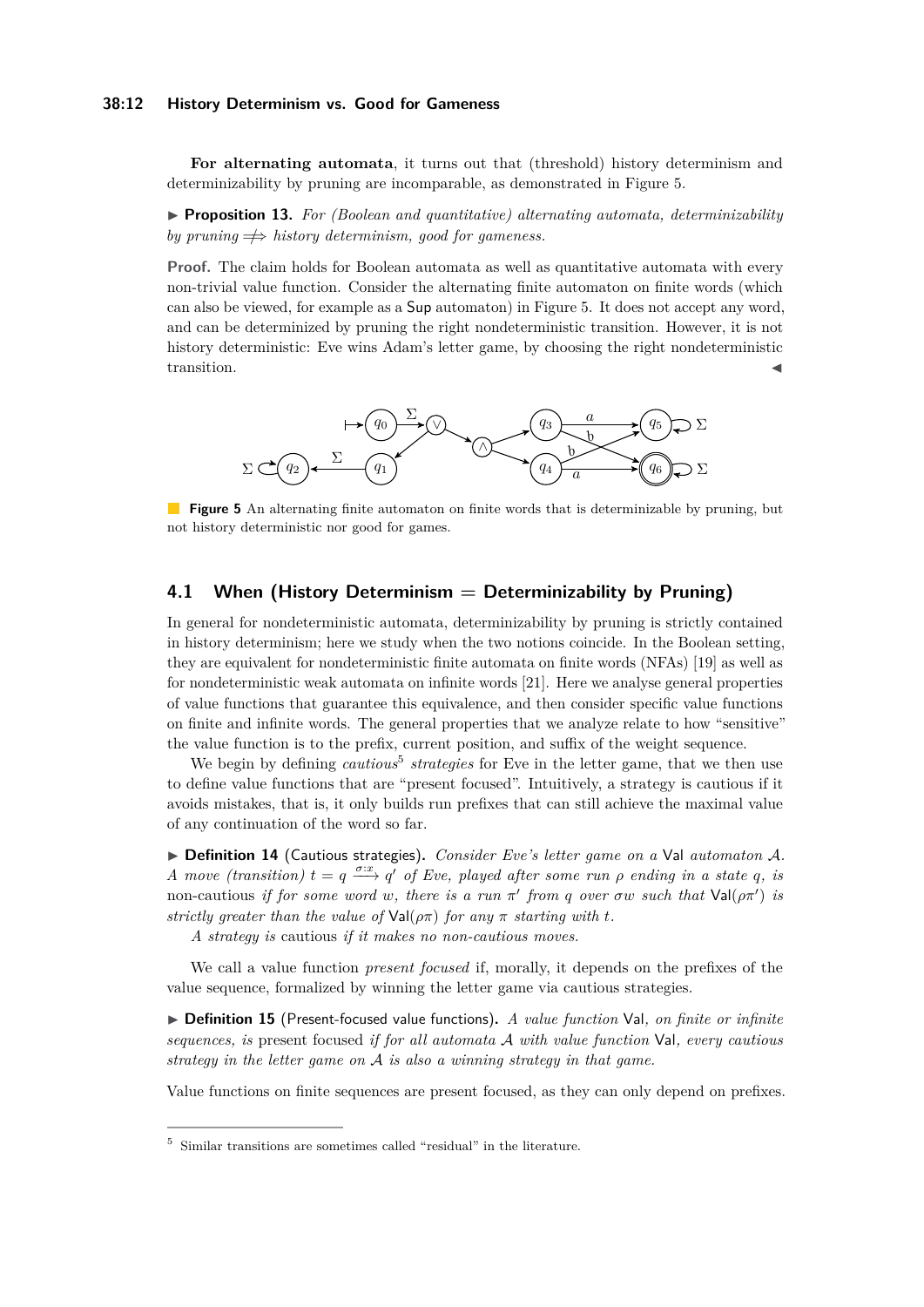#### ▶ **Lemma 16.** *Every value function* Val *on finite sequences is present focused.*

**Proof.** Assume Eve plays a cautious strategy *s* in some letter game on an automaton A on finite words. Towards a contradiction, assume that there is a finite play  $\pi$ , in which Adam plays some word *w* and Eve plays a run  $\rho$  over *w* such that  $Val(\rho) < A(w)$ . Then, let  $\rho'$  be the longest prefix of  $\rho$  such that the highest value of a run over *w* starting with  $\rho'$  is  $\mathcal{A}(w)$ . Since  $\rho$  is not a run with value  $\mathcal{A}(w)$ ,  $\rho'$  is a strict prefix of  $\rho$ . However, since  $\rho'$  is the longest prefix that could be continued into a run with value  $\mathcal{A}(w)$ , Eve's next move after  $\rho'$  must be non-cautious, contradicting that *s* never plays non-cautious moves.

▶ Remark 17. Value functions on infinite sequences are not necessarily present focused. For example, consider the automaton depicted in Figure [1,](#page-6-2) but viewed as a Sup automaton on infinite words rather than a DSum automaton. Observe that Eve can forever stay in  $q_0$ , always having the potential to continue to an optimal run with value 2, but never fulfilling this potential.

We now define "suffix monotonicity" of value functions, which, with present-focus, will guarantee the equivalence of history determinism and determinizability by pruning.

▶ **Definition 18.** *A value function* Val *is* suffix monotonic *if for every finite set*  $S \subset \mathbb{Q}$ , *sequence*  $\alpha \in S^*$  *and sequences*  $\beta, \beta' \in S^\infty$ , we have  $\text{Val}(\beta) \geq \text{Val}(\beta')$  *iff*  $\text{Val}(\alpha\beta) \geq \text{Val}(\alpha\beta')$ *.* 

Observe that the above definition does not consider arbitrary sequences of rational numbers, but rather sequences of finitely many different rational numbers, which is the case in sequences of weights that are generated by runs of quantitative automata.

Value functions that are *suffix dependent* (namely Val functions such that for every finite set  $S \subset \mathbb{Q}$ , sequences  $\alpha, \alpha' \in S^*$  and sequence  $\beta \in S^{\infty} \setminus {\varepsilon}$ , we have  $\text{Val}(\alpha \beta) = \text{Val}(\alpha' \beta)$  are obviously suffix monotonic. Examples for such value functions are the acceptance condition of NFAs (i.e, a "last" value function, that depends only on the last weight of 0 for rejection and 1 for acceptance), all  $\omega$ -regular conditions (which depend on the states/transitions that are visited infinitely often), LimInf, LimSup, LimInfAvg, and LimSupAvg. Examples for value functions that are suffix monotonic but not suffix dependent are Sum*,* Avg and DSum, and examples for value functions that are not suffix monotonic are Inf and Sup.

We next show that suffix monotonicity together with present-focus guarantee the equivalence of history determinism and determinizability by pruning. The idea is that under these conditions, every cautious strategy in the letter game can be arbitrarily pruned into a positional strategy (with respect to the automaton states).

<span id="page-12-0"></span>▶ **Theorem 19.** *For nondeterministic* Val *automata, where* Val *is a present-focused and*  $suffix-monotonic value function, we have that history determining  $\iff$  determinizability by$ *pruning.*

**Proof.** We show that Eve wins her letter game on A with a positional strategy, which implies that  $A$  is determinizable by pruning.

Let s be a cautious strategy for Eve in the letter game on  $A$ . Let  $\hat{s}$  be an arbitrary positional strategy that only uses transitions also used by *s*. We argue that *s*ˆ is also cautious. Indeed, if  $\hat{s}$  chooses  $\tau = q \stackrel{\sigma:x}{\longrightarrow} q'$  after a play  $(\hat{w}, \hat{\rho})$  of the letter game, there is some play  $(w, \rho)$  from which *s* plays  $\tau$ . Since *s* is cautious, for every word *v* and every run  $\pi'$  from *q* over  $\sigma v$ , there is a run  $\pi$  from *q* starting with  $\tau$  such that  $Val(\rho \pi) \ge Val(\rho \pi')$ . Thus, by suffix monotonicity, we have  $Val(\pi) \ge Val(\pi')$ , and then again by the other direction of suffix monotonicity, we get that  $Val(\hat{\rho}\pi) \ge Val(\hat{\rho}\pi')$ , implying that  $\hat{s}$  choosing  $\tau$  is a cautious move.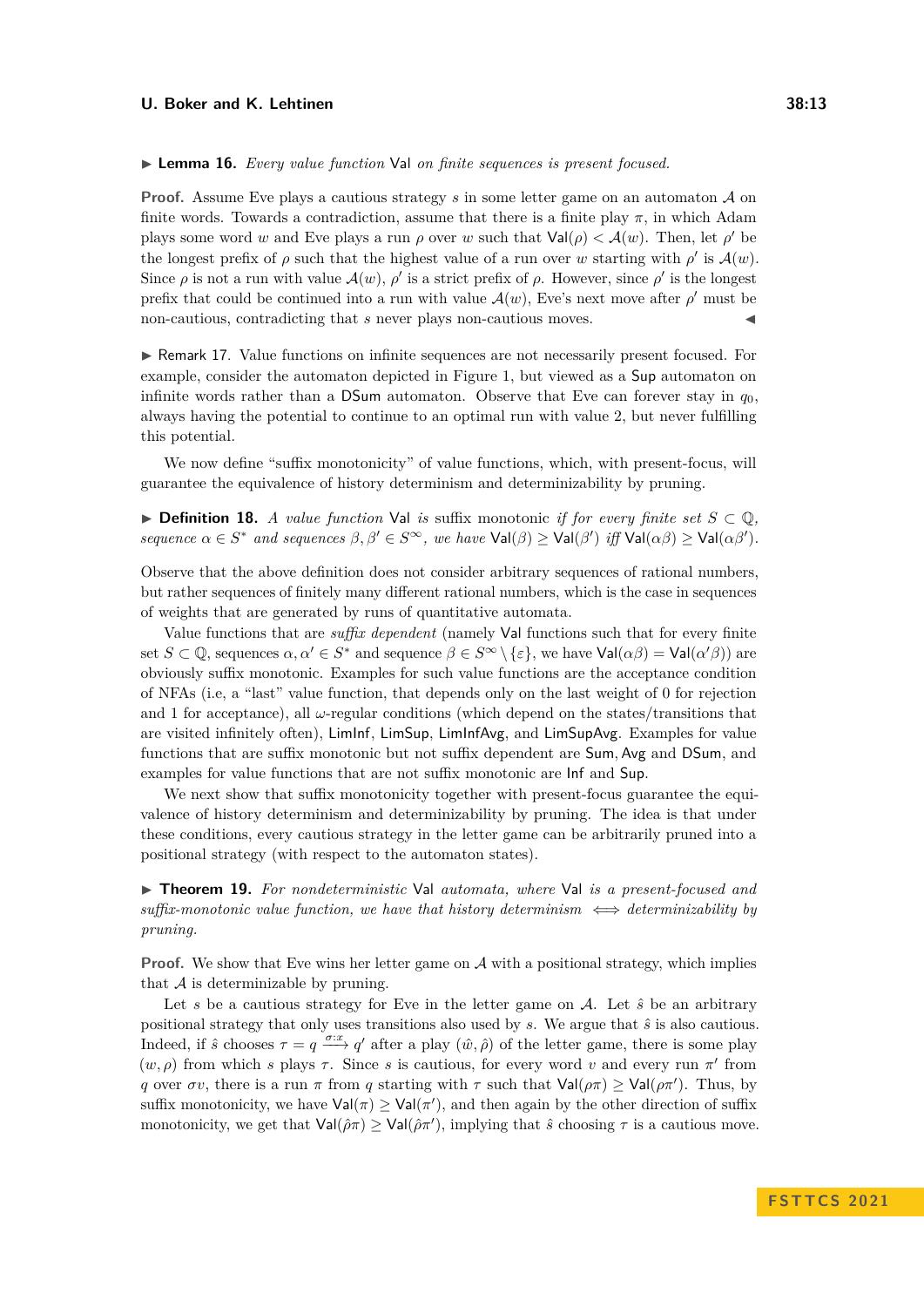#### **38:14 History Determinism vs. Good for Gameness**

Then A is determinisable by pruning: the subautomaton  $A_{\hat{s}}$  that only has transitions used by  $\hat{s}$  is equivalent to A. Indeed, for every word *w*,  $A_{\hat{s}}(w)$  is Val( $\rho_w$ ), where  $\rho_w$  is the unique run of  $A_{\hat{s}}$  over *w*. The run  $\rho_w$  is also the run built by  $\hat{s}$  in the letter game over *w*. Since  $\hat{s}$  is cautious and Val is present focused, we have that  $\hat{s}$  is a history-deterministic strategy, which guarantees that  $Val(\rho_w) = \mathcal{A}(w)$ , giving us the equivalence of  $\mathcal{A}$  and  $\mathcal{A}_{\delta}$ .

<span id="page-13-0"></span>▶ Remark 20. Both present-focus and suffix-monotonicity are necessary in Theorem [19.](#page-12-0) For example LimInf is suffix monotonic, but LimInf automata are not determinizable by pruning. On the other hand, Figure [6](#page-13-0) demonstrates a present-focused value function whose history deterministic automata on finite words are not determinizable by pruning.



**Figure 6** A nondeterministic Val automaton A on finite words with the value function Val( $\rho$ ) = 1 if *ρ* has both even and odd values, and 0 otherwise. Notice that Val is present focused and A is history deterministic but not determinizable by pruning.

We now apply these results to specific value functions.

▶ **Theorem 21.** [6](#page-13-1) *For nondeterministic* Sum *and* Avg *automata (on finite words), history determinism* ⇐⇒ *determinizability by pruning.*

**Proof.** From Lemma [16](#page-11-4) and Theorem [19](#page-12-0) and the suffix monotonicity of these value functions.

We continue with showing that DSum is present focused due to the function's continuity.

◀

◀

<span id="page-13-2"></span>▶ **Lemma 22.** DSum *on infinite sequences is a present-focused value function.*

▶ **Theorem 23** ([\[17,](#page-16-3) Section 5]). For nondeterministic DSum automata on finite and infinite *words, history determinism*  $\iff$  *determinizability by pruning.* 

**Proof.** The claim, which was also proved in [\[17,](#page-16-3) Section 5], is a direct consequence of Lemmas [16](#page-11-4) and [22](#page-13-2) and Theorem [19](#page-12-0) and the suffix monotonicity of the DSum value functions.

The Inf and Sup value function are not suffix monotonic, and indeed the proof of Theorem [19](#page-12-0) does not hold for them – not every cautious transition of a history deterministic Sup automaton on finite words can be used for pruning it into a deterministic automaton. Yet, also for Inf and Sup automata on finite words we have that history determinism is equivalent to determinizability by pruning, using other characteristics of these value functions – we can prune the automaton, by choosing the transitions that are used by the strategy of the letter game after reading words with minimal values for Sup and maximal value for Inf.

<span id="page-13-3"></span>▶ **Theorem 24.** For nondeterministic lnf and Sup automata on finite words, history determ*inism* ⇐⇒ *determinizability by pruning.*

<span id="page-13-1"></span><sup>6</sup> A slightly weaker result is given in [\[3,](#page-15-3) Theorem 5.1]: a Sum automaton is history deterministic *with a finite-memory strategy for resolving the nondeterminism* if and only if it is determinizable by pruning.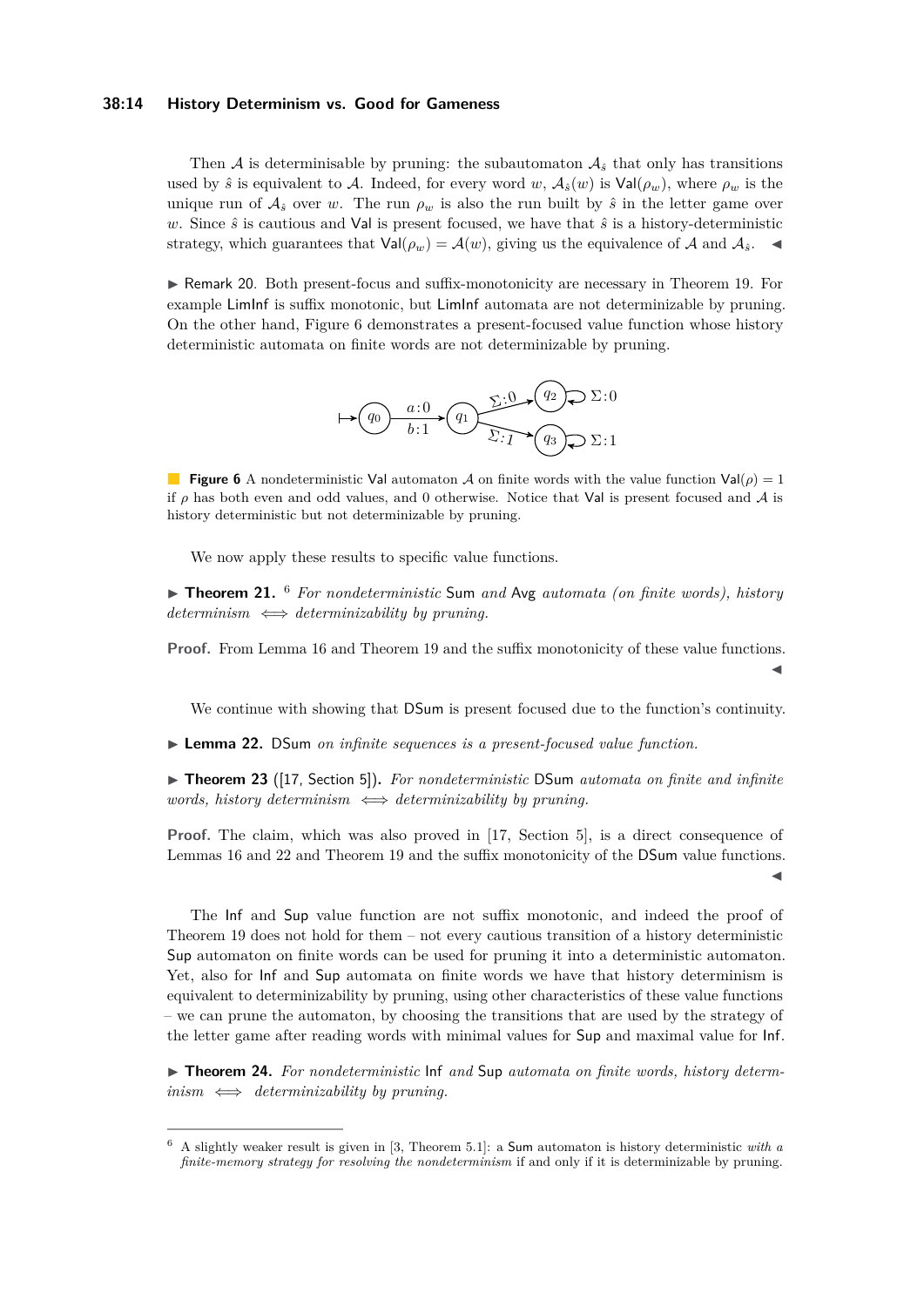# <span id="page-14-0"></span>**5 Applications to Quantitative Synthesis**

Establishing the non-equivalence of history determinism, good for gameness and their threshold versions leaves us with the question of which definitions, if any, are the most useful or interesting ones. We explore this question from the perspective of quantitative synthesis.

In the Boolean setting, Church's classical synthesis problem asks for a transducer  $\mathcal T$  that produces, letter by letter, for every input sequence  $I \in \Sigma_I^{\omega}$  an output sequence  $\mathcal{T}(I) \in \Sigma_O^{\omega}$ such that  $I \otimes \mathcal{T}(I) \in L$  for some specification language  $L \in (\Sigma_I \otimes \Sigma_O)^\omega$ . This synthesis requirement is *global*, in the sense that the output of all input sequences should satisfy the same constraint. A *local* variant of the problem, termed "good enough synthesis" in [\[1\]](#page-15-7), considers each input sequence *I* separately, requiring that the output  $\mathcal{T}(I)$  of the transducer on the input *I* satisfies  $I \otimes \mathcal{T}(I) \in L$  only if  $I \otimes O \in L$  for some sequence  $O \in \Sigma_O^{\omega}$ .

In quantitative synthesis, the specification is a function  $f : (\Sigma_I \times \Sigma_O)^\omega \to \mathbb{R}$  (generalizing languages  $L : (\Sigma_I \times \Sigma_O)^\omega \to \{\texttt{true}, \texttt{false}\}\)$ , and the two synthesis problems above naturally generalize into two quantitative variants each – requiring either the best possible value or a value matching a given threshold. We thus have four variants of quantitative synthesis: Global/Local Threshold/Best-value synthesis. It turns out that **good for gameness is closely related to global synthesis, while history determinism is closely related to local synthesis**, both for the threshold and best-value settings.

**Global Threshold and Best-value Synthesis.** The global threshold variant is the closest to Church synthesis: given a function *f* and a threshold  $t \in \mathbb{R}$ , it requires that  $f(I \otimes \mathcal{T}(I)) \geq t$ for all input sequences *I*. In the best-value version, *t* is not given and we are interested in what is the highest threshold that the system can guarantee.

Analogously to the Boolean setting, a *t*-threshold good for games Val automaton A realizing *f* can be used instead of a deterministic automaton to solve the global threshold synthesis problem:  $\mathcal A$  is turned into a *t*-threshold Val game  $G_{\mathcal A}$ , in which Adam controls the input letters and Eve controls the output letters. Then, the synthesis problem is realizable if and only if Eve has a winning strategy in  $G_A$ . If A is nondeterministic, Eve's winning strategy in  $G_A$  induces a transducer for the synthesis problem. In the best-value case, the same is true, but A must be good for games, rather than just for *t*-threshold games, and it is Eve's optimal strategy, if it exists, that induces the solution transducer.

**Local Best-value and Threshold Synthesis.** We define Best $_f(I) = \sup_{O \in \Sigma_O^{\omega}} f(I \otimes O)$  for  $I \in \Sigma_I^{\omega}$ , i.e., the best value that the input *I* can get, or converge to, according to *f*. The local best value synthesis problem requires that for every  $I \in \Sigma_I^{\omega}$ , we have  $f(I \otimes \mathcal{T}(I)) = \text{Best}_f(I)$ . Since  $\text{Best}_f(I)$  is a supremum, it need not be attained by any word; then the synthesis problem is unrealisable, even if the system could force a value arbitrarily close to  $\text{Best}_f(I)$ . The threshold variant requires that for every  $I \in \Sigma_I^{\omega}$ , such that  $\text{Best}_f(I) \geq t$ , we have  $f(I \otimes \mathcal{T}(I)) \geq t$ , for a given threshold  $t \in \mathbb{R}$ .

The local best value (or *t*-threshold) synthesis problem of a function given by deterministic (or even history-deterministic nondeterministic) automata and the problem of whether a nondeterministic automaton is (*t*-threshold) history deterministic reduce to each other. The relationship between good-enough synthesis [\[1\]](#page-15-7) and history determinism was noted for visibly pushdown automata in [\[13\]](#page-16-13); a similar reduction in [\[12\]](#page-16-6) reduces the approximative local bestvalue synthesis of deterministic quantitative automata over finite words by finite transducers to the notion of *r*-regret determinisability, that is, whether a nondeterministic automaton is close enough to a deterministic automaton obtained by pruning its product with a finite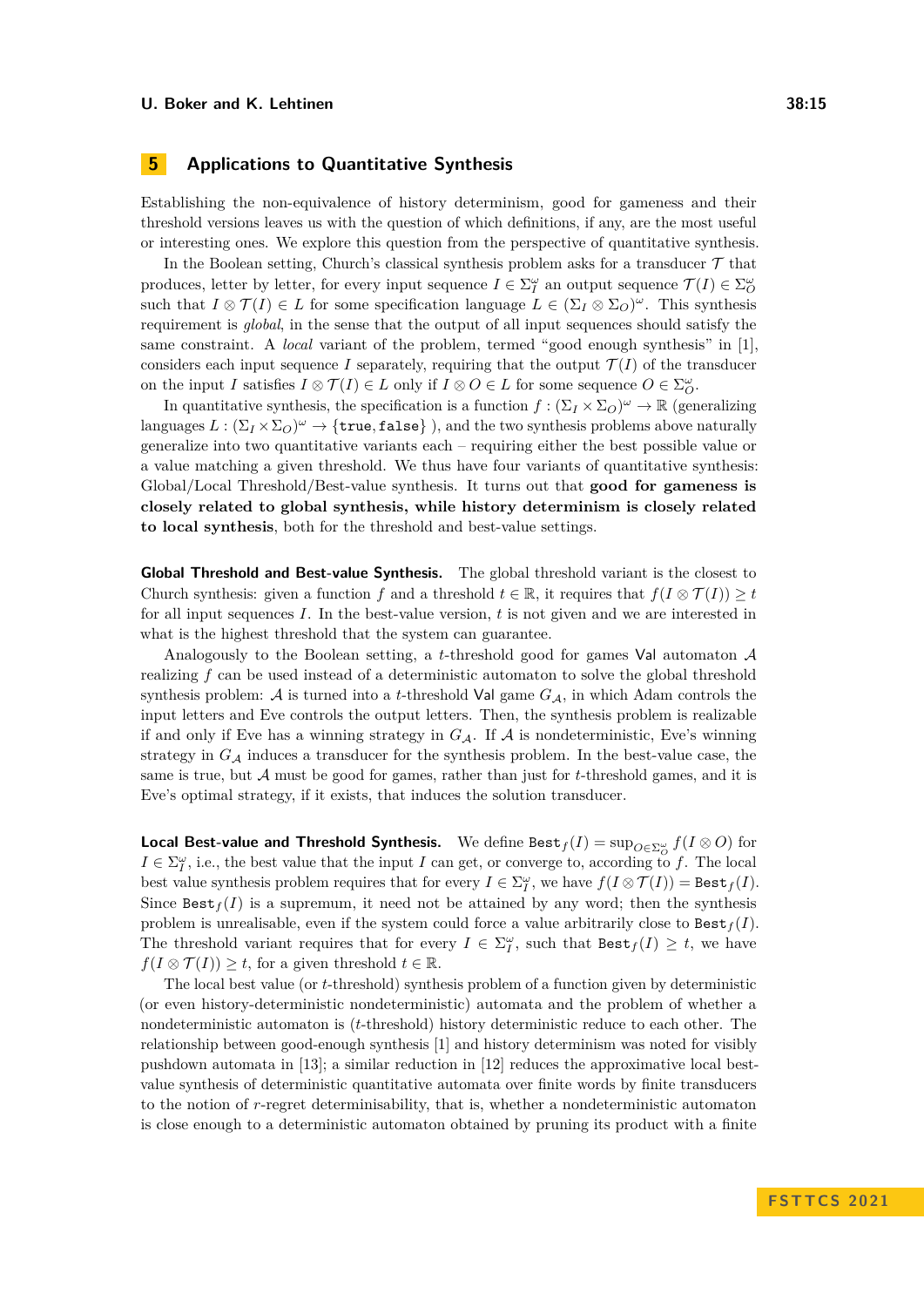### **38:16 History Determinism vs. Good for Gameness**

memory. Our reductions are in the same spirit, but relate the synthesis problem to history determinism rather than determinisability, and obtain a two-way correspondence for all history-deterministic nondeterministic quantitative automata. In the alternating case, only one direction is preserved, and only for realisability, rather than synthesis.

<span id="page-15-8"></span>▶ **Proposition 25.** *Deciding the local best value (resp. t-threshold) synthesis problem with respect to a function f given by a (t-threshold) history deterministic nondeterministic* Val*automaton* A *and deciding whether a nondeterministic* Val*-automaton* A′ *is (t-threshold) history deterministic are linearly inter-reducible. Furthermore, the witness of (t-threshold) history determinism of* A′ *is implementable by the same computational models as a solution to the best-value (t-threshold) synthesis of* A*.*

# **6 Conclusions**

We have painted a picture of how definitions of good for gameness and history determinism behave in the quantitative setting, and how they relate to quantitative synthesis. Our work opens up many directions for further work, of which we name a few.

- The reductions between local synthesis and history determinism motivate expanding methods used to decide history determinism of *ω*-regular automata to quantitative ones.
- So far, we have restricted our attention to determined games, but one could also consider  $\blacksquare$ more general classes of games and study the effect of composition in that setting.
- One appeal of good for games and history deterministic automata is that they can be m. more expressive and more succinct than deterministic ones, while their synthesis problems retain the same complexity. The expressivity and succinctness of quantitative good for games and history deterministic automata is open for most value functions.
- It is natural to look at approximative versions of the discussed notions (as has been done, see the related work section); we expect our results to also generalise in that direction.

#### **References**

- <span id="page-15-7"></span>**1** Shaull Almagor and Orna Kupferman. Good-enough synthesis. In *CAV*, volume 12225 of *Lecture Notes in Computer Science*, pages 541–563. Springer, 2020.
- <span id="page-15-1"></span>**2** Shaull Almagor, Orna Kupferman, Jan Oliver Ringert, and Yaron Velner. Quantitative assume guarantee synthesis. In *International Conference on Computer Aided Verification*, pages 353–374. Springer, 2017.
- <span id="page-15-3"></span>**3** Benjamin Aminof, Orna Kupferman, and Robby Lampert. Reasoning about online algorithms with weighted automata. *ACM Trans. Algorithms*, 6(2):28:1–28:36, 2010.
- <span id="page-15-2"></span>**4** Roderick Bloem, Krishnendu Chatterjee, Thomas A Henzinger, and Barbara Jobstmann. Better quality in synthesis through quantitative objectives. In *International Conference on Computer Aided Verification*, pages 140–156. Springer, 2009.
- <span id="page-15-4"></span>**5** Udi Boker. Quantitative vs. weighted automata. In *Proc. of Reachbility Problems*, pages 1–16, 2021.
- <span id="page-15-5"></span>**6** Udi Boker and Guy Hefetz. Discounted-sum automata with multiple discount factors. In *Proc. of CSL*, volume 183 of *LIPIcs*, pages 12:1–12:23. Schloss Dagstuhl - Leibniz-Zentrum für Informatik, 2021.
- <span id="page-15-6"></span>**7** Udi Boker, Denis Kuperberg, Orna Kupferman, and Michał Skrzypczak. Nondeterminism in the presence of a diverse or unknown future. In *Proceedings of ICALP*, pages 89–100, 2013.
- <span id="page-15-0"></span>**8** Udi Boker and Karoliina Lehtinen. Good for games automata: From nondeterminism to alternation. In *Proceedings of CONCUR*, volume 140 of *LIPIcs*, pages 19:1–19:16, 2019.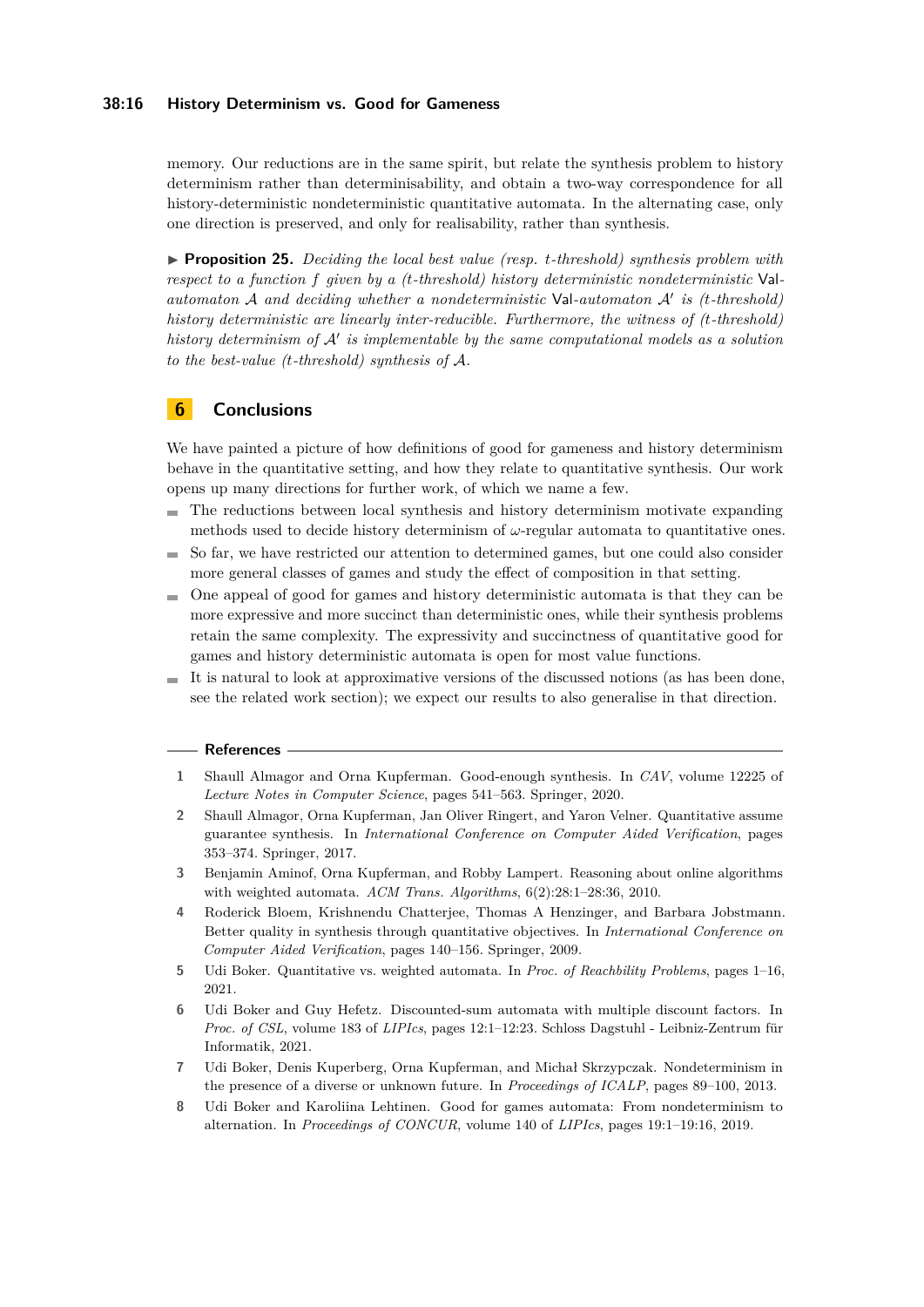- <span id="page-16-5"></span>**9** Romain Brenguier, Lorenzo Clemente, Paul Hunter, Guillermo A Pérez, Mickael Randour, Jean-François Raskin, Ocan Sankur, and Mathieu Sassolas. Non-zero sum games for reactive synthesis. In *Language and Automata Theory and Applications*, pages 3–23. Springer, 2016.
- <span id="page-16-7"></span>**10** Krishnendu Chatterjee, Laurent Doyen, and Thomas A. Henzinger. Alternating weighted automata. In *Proceedings of FCT*, pages 3–13, 2009.
- <span id="page-16-0"></span>**11** Thomas Colcombet. The theory of stabilisation monoids and regular cost functions. In *Proceedings of ICALP*, pages 139–150, 2009.
- <span id="page-16-6"></span>**12** Emmanuel Filiot, Christof Löding, and Sarah Winter. Synthesis from weighted specifications with partial domains over finite words. In Nitin Saxena and Sunil Simon, editors, *FSTTCS*, volume 182 of *LIPIcs*, pages 46:1–46:16. Schloss Dagstuhl - Leibniz-Zentrum für Informatik, 2020.
- <span id="page-16-13"></span>**13** Shibashis Guha, Ismaël Jecker, Karoliina Lehtinen, and Martin Zimmermann. A bit of nondeterminism makes pushdown automata expressive and succinct. In *MFCS*, volume 202 of *LIPIcs*, pages 53:1–53:20. Schloss Dagstuhl - Leibniz-Zentrum für Informatik, 2021. [doi:10.4230/LIPIcs.MFCS.2021.53](https://doi.org/10.4230/LIPIcs.MFCS.2021.53).
- <span id="page-16-1"></span>**14** Thomas Henzinger and Nir Piterman. Solving games without determinization. In *Proceedings of CSL*, pages 395–410, 2006.
- <span id="page-16-10"></span>**15** Paul Hunter, Arno Pauly, Guillermo A. Pérez, and Jean-François Raskin. Mean-payoff games with partial observation. *Theor. Comput. Sci.*, 735:82–110, 2018.
- <span id="page-16-2"></span>**16** Paul Hunter, Guillermo A. Pérez, and Jean-François Raskin. Reactive synthesis without regret. In Luca Aceto and David de Frutos-Escrig, editors, *CONCUR*, volume 42 of *LIPIcs*, pages 114–127, 2015.
- <span id="page-16-3"></span>**17** Paul Hunter, Guillermo A. Pérez, and Jean-François Raskin. Minimizing regret in discountedsum games. In Jean-Marc Talbot and Laurent Regnier, editors, *CSL*, volume 62 of *LIPIcs*, pages 30:1–30:17, 2016.
- <span id="page-16-4"></span>**18** Paul Hunter, Guillermo A. Pérez, and Jean-François Raskin. Reactive synthesis without regret. *Acta Informatica*, 54(1):3–39, 2017.
- <span id="page-16-11"></span>**19** Orna Kupferman, Shmuel Safra, and Moshe Y Vardi. Relating word and tree automata. *Ann. Pure Appl. Logic*, 138(1-3):126–146, 2006. Conference version in 1996.
- <span id="page-16-8"></span>**20** Donald A. Martin. Borel determinacy. *Annals of Mathematics*, 102(2), 1975.
- <span id="page-16-12"></span>**21** Gila Morgenstern. Expressiveness results at the bottom of the *ω*-regular hierarchy. M.Sc. Thesis, The Hebrew University, 2003.
- <span id="page-16-9"></span>**22** Wolfgang Thomas. Languages, automata, and logic. In Grzegorz Rozenberg and Arto Salomaa, editors, *Handbook of Formal Languages, Volume 3: Beyond Words*, pages 389–455. Springer, 1997.

# **A Proofs of Section [4](#page-6-0)**

**Proof of Lemma [5.](#page-6-3)** One direction is immediate: if an automaton  $A$  is good for all games then it is also good for all threshold games. Indeed, assuming that  $A$  is good for games, if the value of a game *G* is *v*, then the value of the product game  $G \times A$  is also *v*. Then, for all thresholds *t*, Eve wins the *t*-threshold game on both *G* and  $G \times A$  if and only if  $v \geq t$ .

As for the other direction, assume A is good for threshold games. Let *G* be a game with value *v*. Since  $A$  composes with threshold games, considering the *v*-threshold game on  $G$ , we know that Eve can achieve at least *v* in the product *v*-threshold game  $G \times A$ . Conversely, let  $v' \geq v$  be the value of  $G \times A$ . Since Eve wins the *v*'-threshold game on  $G \times A$ , and A is good for threshold games, Eve can also achieve at least  $v'$  in *G*, i.e.,  $v' = v$ , the value of *G*.

**Proof of Lemma [6.](#page-6-4)** Consider a threshold history deterministic automaton A over an alphabet  $\Sigma$ , realizing a function *f*. Then for every threshold  $t \in \mathbb{R}$ , Eve has a winning strategy *s*<sup>*'*</sup> in the *t*-threshold letter game on A.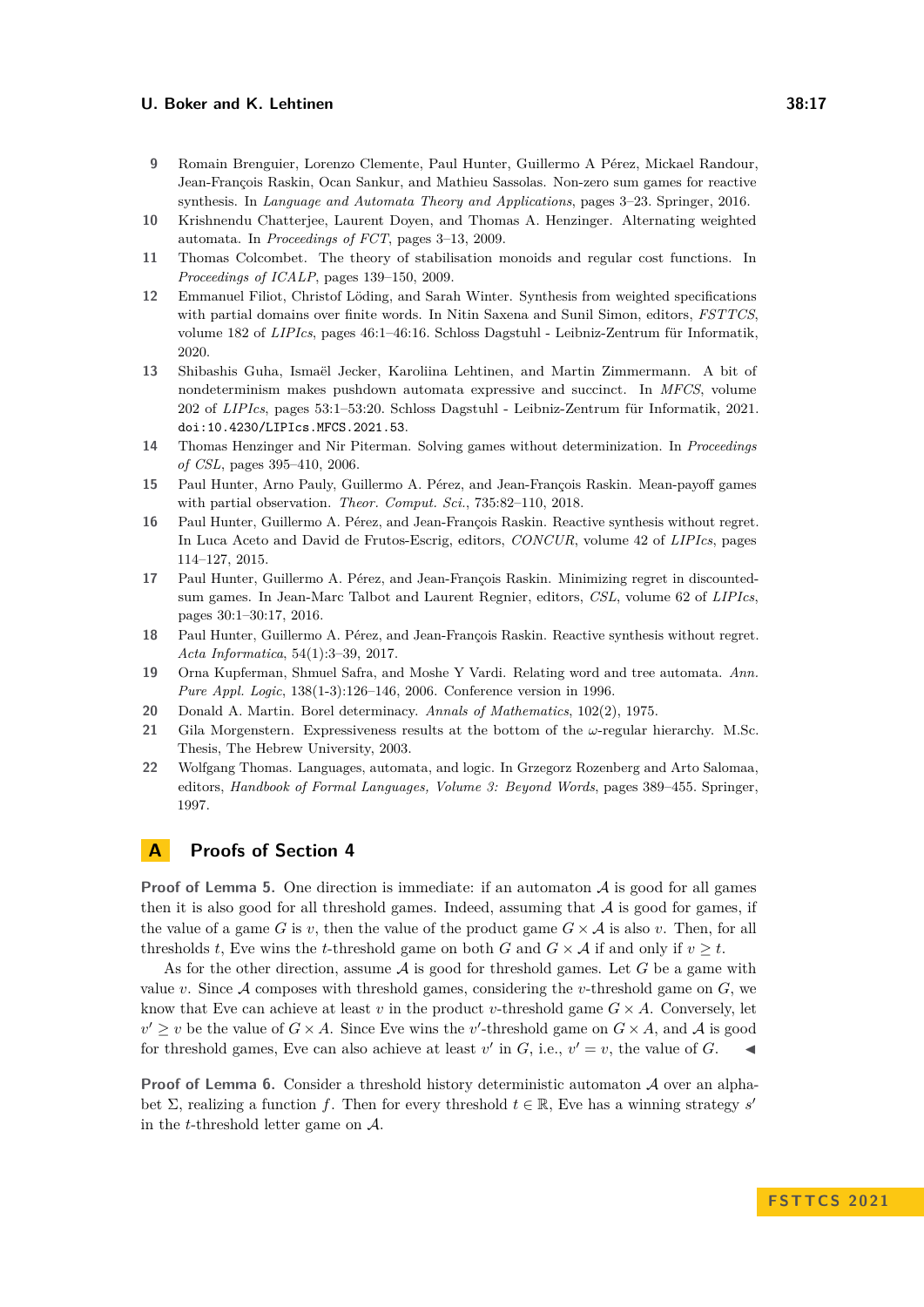#### **38:18 History Determinism vs. Good for Gameness**

Now, consider a Σ-labelled *t*-threshold game *G* with payoff function *f*, in which Eve has a winning strategy *s*. Then in the product game  $G \times A$ , Eve can combine *s* and *s'* into a strategy  $\hat{s}$ , so that *s* guarantees that any play  $\pi = (w, \rho)$  that agrees with  $\hat{s}$  reads a word *w* such that  $\mathcal{A}(w) \geq t$ , and *s'* guarantees that  $\text{Val}(\rho) \geq t$  (since  $\mathcal{A}(w) \geq t$ ).

By a similar argument, if Adam has a winning strategy in his threshold letter game, he can combine it with his winning strategy in a threshold game for getting a winning strategy in the product threshold game.

## **A.1 Proofs of Section [4.1](#page-11-1)**

**Proof of Lemma [22.](#page-13-2)** Consider a *λ*-DSum Val automaton A and let *m* be the maximal absolute transition weight in  $A$ . Observe that for every word  $w$  and state  $q$  of  $A$ , we have  $|\mathcal{A}^q(w)| \leq \frac{m}{1-\lambda}.$ 

Let  $s$  be a cautious strategy of Eve in the letter game on  $A$ . By the definition of a cautious strategy, for every finite word *u*, playing according to *s* on *u* generates a finite run *ρ* that ends in some state *q*, such that for every infinite word *v*, there is an infinite run *π* on *v* from *q*, such that  $Val(\rho \pi) = A(uv)$ .

Now, consider a word *w*, let *r* be the run of A on *w* that is generated by following *s*, and let  $r'$  be an optimal run of A on  $w$ . For every position *i*, let  $q_i$  be the state that  $r[0..i]$  ends in and  $q'_i$  be the state that  $r'[0..i]$  ends in. By the cautiousness of *s*, for every position *i*, there is a run  $\pi$  from  $q_i$  on  $w[i + 1..]$ , such that for every run  $\pi'$  from  $q'_i$  on  $w[i + 1..]$ , we have  $\mathsf{Val}(r[0..i]) + \lambda^i \mathsf{Val}(\pi) \geq \mathsf{Val}(r'[0..i]) + \lambda^i \mathsf{Val}(\pi').$ 

Since  $\text{Val}(\pi) \le \frac{m}{1-\lambda}$  and  $\text{Val}(\pi') \ge -\frac{m}{1-\lambda}$ , we get that  $\text{Val}(r'[0..i]) - \text{Val}(r[0..i]) \le \frac{2m \cdot \lambda^i}{1-\lambda}$  $\frac{2m\cdot\lambda^i}{1-\lambda}$ . Since  $\lim_{i\to\infty} \frac{2m\cdot\lambda^i}{1-\lambda} = 0$ , we get that  $\text{Val}(r) = \text{Val}(r')$ , implying that Eve wins the letter  $\sum_{i=1}^{n}$  and  $\sum_{i=1}^{n}$  and  $\sum_{i=1}^{n}$  and  $\sum_{i=1}^{n}$  and  $\sum_{i=1}^{n}$  and  $\sum_{i=1}^{n}$  and  $\sum_{i=1}^{n}$  and  $\sum_{i=1}^{n}$  and  $\sum_{i=1}^{n}$  and  $\sum_{i=1}^{n}$  and  $\sum_{i=1}^{n}$  and  $\sum_{i=1}^{n}$  and  $\sum_{i=1}^{n}$  and

**Proof of Theorem [24.](#page-13-3)** We provide the proof for Sup automata and then describe the required changes for adapting it to Inf automata.

Consider a history deterministic Sup automaton A on finite words in  $\Sigma^*$ , whose history determinism is witnessed by a strategy *s*. We derive from *s* a positional strategy *s* ′ , by taking for every state *q* of A and letter  $\sigma \in \Sigma$ , the transition that *s* chooses over a minimal prefix, where minimality is with respect to the Sup function.

Formally, for every state *q*, let  $m(q)$  be a Sup-minimal run that reaches *q* along *s*; namely  $m(q) = \rho$ , such that  $\rho$  is a run of A that agrees with *s* and ends in *q*, and such that for every run  $\rho'$  of A that agrees with *s* and ends in *q*, we have  $\mathsf{Supp}(\rho) \leq \mathsf{Sup}(\rho')$ . (Notice that since there are finitely many weights in  $A$ , such a minimal run, which need not be unique, always exists.) For every state *q* of A and letter  $\sigma \in \Sigma$ , we define  $s'(q, \sigma) = t$ , such that *s* chooses *t* over the prefix run  $m(q)$  and current letter  $\sigma$ .

We claim that  $s'$  is cautious. Indeed, for the correctness proof, we shall change  $s$  into  $s'$  iteratively, considering in each iteration a single state *q* and letter *σ*. Assume by way of contradiction that exists a word  $u \in \Sigma^*$  on which *s'* generates a path  $\tau$  that ends in a state *q*, such that  $s'(u\sigma) = t$  for a non-cautious transition *t*. Without loss of generality, we may assume that this is not the case for any strict prefix of *u*, as otherwise we can consider that prefix instead of *u*.

By the definition of non-cautiousness, there exists a word *w*, such that the maximal value of  $\textsf{Sup}(\tau\pi)$  for a run  $\pi$  from *q* over  $\sigma w$  starting with *t* is strictly smaller than the maximal value of  $\textsf{Sup}(\tau \pi')$  where  $\pi'$  is a run from *q* over  $\sigma w$  that does not start with *t*.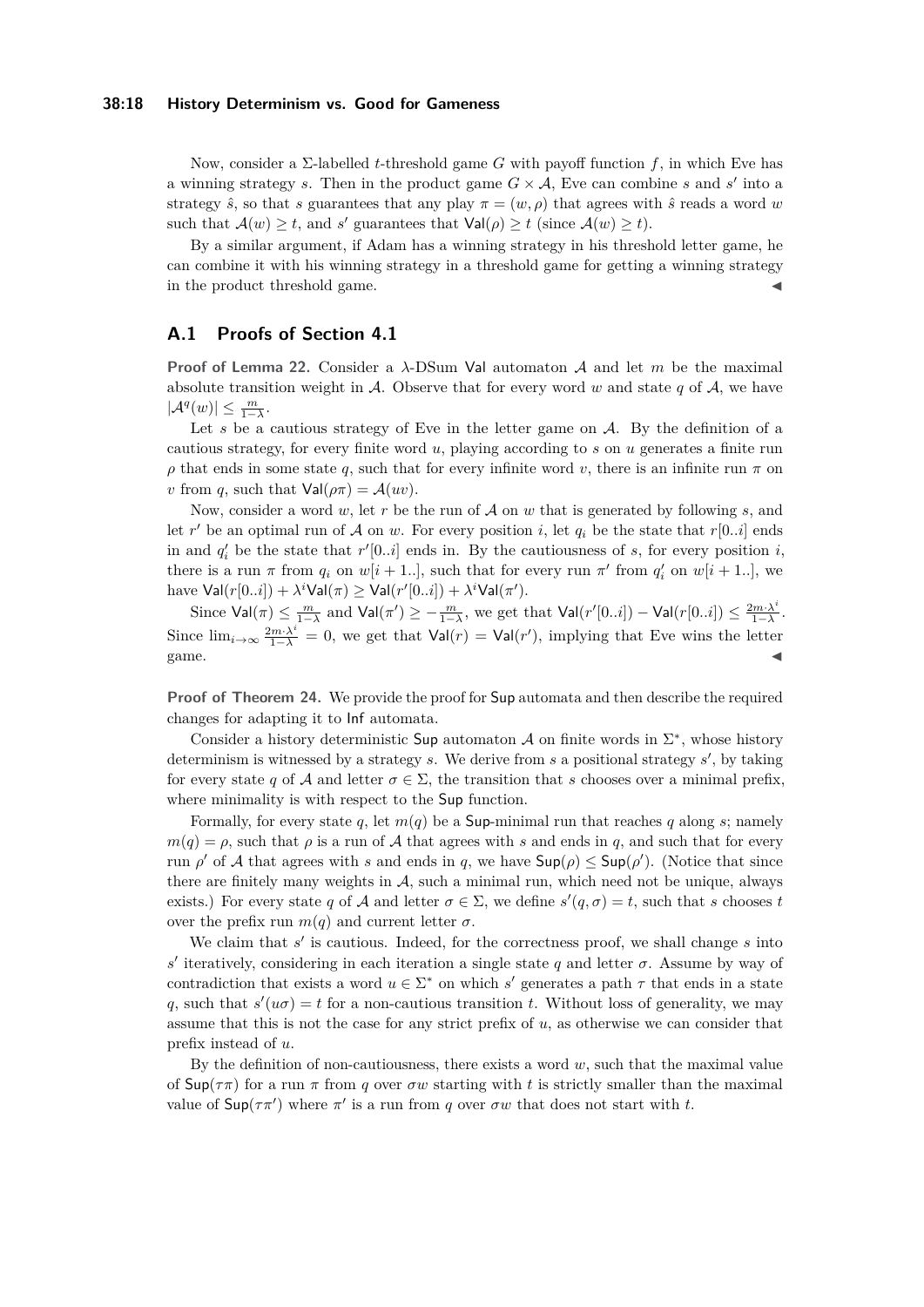It thus follows that  $\text{Sup}(\pi') > \text{Sup}(\tau)$  and that for every run  $\pi$  from *q* over  $\sigma w$  starting with *t*, we have  $\mathsf{Supp}(\pi') > \mathsf{Supp}(\pi)$ . Now, let  $\rho$  be a run that witnesses *t*'s minimality in the definition of  $s'$ , namely  $s$  chooses  $t$  when reading  $\sigma$  after reaching  $q$  over  $\rho$ , and for every run  $\rho'$  that ends in *q*, we have  $\mathsf{Supp}(\rho) \leq \mathsf{Supp}(\rho').$ 

Then, in particular,  $\text{Sup}(\rho) \leq \text{Sup}(\tau)$ . Hence,  $\text{Sup}(\pi') > \text{Sup}(\rho)$ . Therefore, for every run  $\pi$  from *q* over  $\sigma w$  starting with *t*, we have  $\text{Sup}(\rho \pi') > \text{Sup}(\rho \pi)$ , contradicting the cautiousness of *s*.

Having that *s'* is cautious, we get from Lemma [16](#page-11-4) that it is also winning in the letter game, implying that the deterministic automaton that results from pruning  $A$  along  $s'$  is indeed equivalent to A.

Now, for Inf automata, the proof is analogous, choosing the Inf-maximal run rather than the Sup-minimal run, switching between some ≥ and ≤ and between some *<* and *>*, and providing the following final argument: For every run  $\pi$  from *q* over  $\sigma w$  starting with *t*, we have  $\text{Inf}(\pi) < \text{Inf}(\tau)$  and  $\text{Inf}(\pi) < \text{Inf}(\pi')$ . Now, let  $\rho$  be a run that witnesses *t*'s maximality in the definition of *s*<sup>'</sup>, namely *s* chooses *t* when reading  $\sigma$  after reaching *q* over  $\rho$ , and for every run  $\rho'$  that ends in *q*, we have  $\text{Inf}(\rho) \geq \text{Inf}(\rho').$ 

Then, in particular,  $\text{Inf}(\rho) \geq \text{Inf}(\tau)$ . Hence, for every run  $\pi$  from *q* over  $\sigma w$  starting with *t*, we have  $\ln f(\pi) < \ln f(\rho)$  and  $\ln f(\pi) < \ln f(\pi')$ . Hence, for every run  $\pi$  from *q* over  $\sigma w$ starting with *t*, we have  $\text{Inf}(\rho \pi) < \text{Inf}(\rho \pi')$ , contradicting the cautiousness of *s*.

## **B Proofs of Section [5](#page-14-0)**

**Proof of Proposition [25.](#page-15-8)**

=⇒: Reducing the synthesis problem to the history-determinism problem.

The idea of the reduction (both in the best-value and *t*-threshold case) is to turn output letter choices in  $\mathcal A$  into nondeterministic choices in  $\mathcal A'$ . Then  $\mathcal A'$  maps  $I \in \Sigma_I^{\omega}$  onto  $\texttt{Best}_{\mathcal A}(I)$ . A solution to the synthesis problem for A corresponds exactly to a function that resolves the nondeterminism of  $A'$  on the fly to build a run with value  $\texttt{Best}_{A}(I)$ , that is, a witnesses of the history determinism of  $A'$ . If  $A$  is itself nondeterministic, then  $A'$  will have both the nondeterminism of A and the nondeterminism that stems from the choice of output letters. As long as the nondeterminism of  $A$  is history deterministic, the nondeterminism of  $A'$  is history deterministic if and only if  $A$  is local best value realisable.

More formally, first let us define formally the projection of  $A$  onto its first component:  $\mathcal{A}' = (\Sigma_I, Q, \iota, \delta')$ , where  $\delta'(q, a) = \bigvee_{b \in \Sigma_Q} \delta(q, (a, b))$ . In other words, the automaton  $\mathcal{A}'$ moves the  $\Sigma_O$  letters from the input word into a nondeterministic choice. It implements a mapping of inputs  $I \in \Sigma_I^{\omega}$  onto  $\text{Best}_{\mathcal{A}}(I)$ . We now argue that witnesses of history determinism for A′ coincide with solutions to the best-value synthesis problem for A. Let *s* be the witness of the history determinism of A.

We first argue that a solution  $s'$  to the best-value synthesis problem for  $A$ , combined with s is a witness that  $\mathcal{A}'$  is history-deterministic. Indeed, in Eve's letter game on  $\mathcal{A}'$ , Eve has two types of choices: a choice  $\bigvee_{b \in \Sigma_O} \delta(q, (a, b))$  of an  $\Sigma_O$ -letter, and the choice in  $\delta(q, (a, b))$ that stems from A. Let  $\hat{s}$  be the strategy that after a run prefix  $\rho$  ending in a state q over a word  $w \in \Sigma_I$  chooses the letter  $s'(w)$ , that is, the disjunct  $\delta(q, (a, s'(w)))$  in the disjunction  $\bigvee_{b \in \Sigma_O} \delta(q, (a, b))$ . Then, from  $\delta(q, (a, s'(w)))$ , *s*̂ behaves as *s* would after a run of *A* over  $w \otimes \overline{s}(w)$ .

First, observe that a run  $\rho$  of  $\mathcal{A}'$  over  $I \in \Sigma_I^{\omega}$ , labelled with the choices of  $\Sigma_O$ -letters forming some  $O \in \Sigma_O^{\omega}$ , corresponds to a run of A over  $I \otimes O$  with the same value.